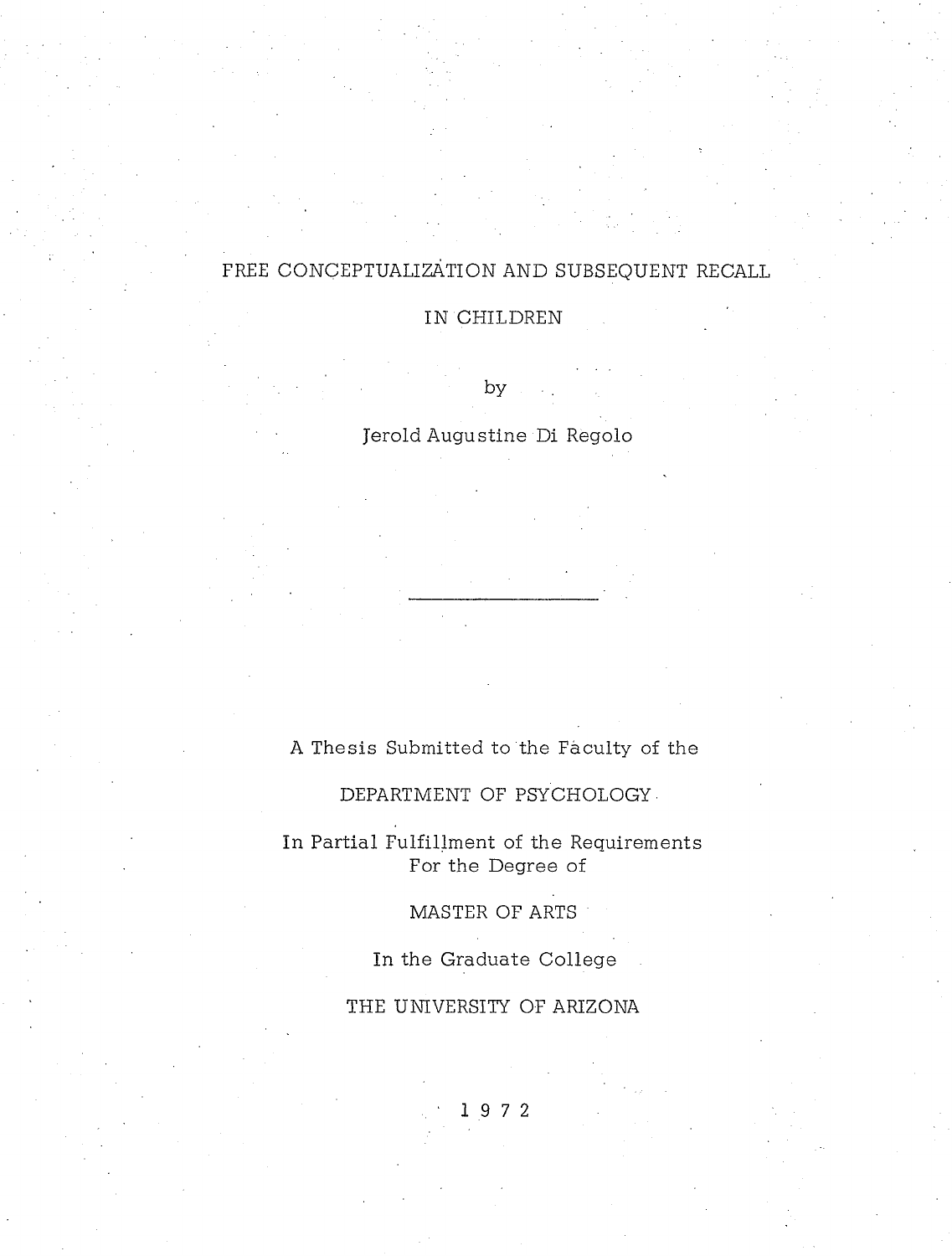## STATEMENT BY AUTHOR

This thesis has been submitted in partial fulfillment of requirements for an advanced degree at The University of Arizona and is deposited in the University Library to be made available to borrowers under rules of the Library.

Brief quotations from this thesis are allowable without special permission, provided that accurate acknowledgment of source is made. Requests for permission for extended quotation from or reproduction of this manuscript in whole or in part may be granted by the head of the major department or the Dean of the Graduate College when in his judgment the proposed use of the material is in the interests of scholarship. In all other instances, however, permission must be obtained from the author.

SIGNED: Gerold di Regolo

### APPROVAL BY THESIS DIRECTOR

This thesis has been approved on the date shown below:

Wayne R. Canol

A ssociate Professor of Psychology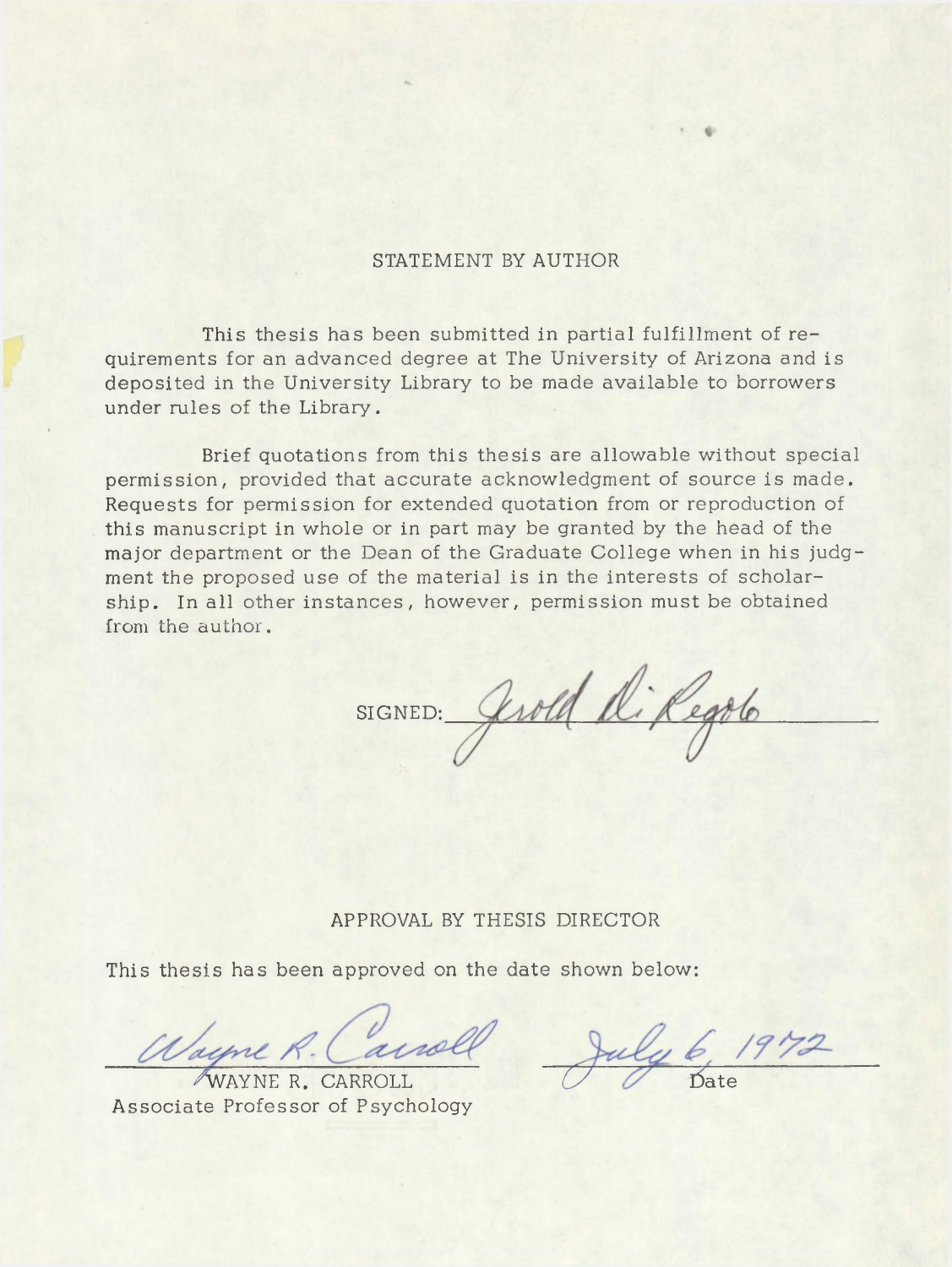# TABLE OF CONTENTS

| Page                                                                           |    |
|--------------------------------------------------------------------------------|----|
| LIST OF TABLES                                                                 | iv |
| ABSTRACT                                                                       | v  |
| <b>INTRODUCTION</b>                                                            |    |
| METHOD.<br>.<br>$\mathbf{r}$ , $\mathbf{r}$ , $\mathbf{r}$<br>.                | 8  |
|                                                                                | 8  |
|                                                                                | 8  |
|                                                                                | 8  |
| 11<br>$Design. \ldots \ldots \ldots \ldots \ldots \ldots \ldots \ldots \ldots$ |    |
|                                                                                | 12 |
|                                                                                | 12 |
|                                                                                |    |
| RESULTS AND DISCUSSION                                                         | 14 |
|                                                                                | 14 |
| Number of Pictures Recalled<br>Number of Categories Used<br>$-18$              |    |
| Number of Trials to Criterion                                                  | 18 |
| Amount of Time to Criterion                                                    | 18 |
|                                                                                | 18 |
| 19                                                                             |    |
|                                                                                |    |
| <b>REFERENCES</b><br>21                                                        |    |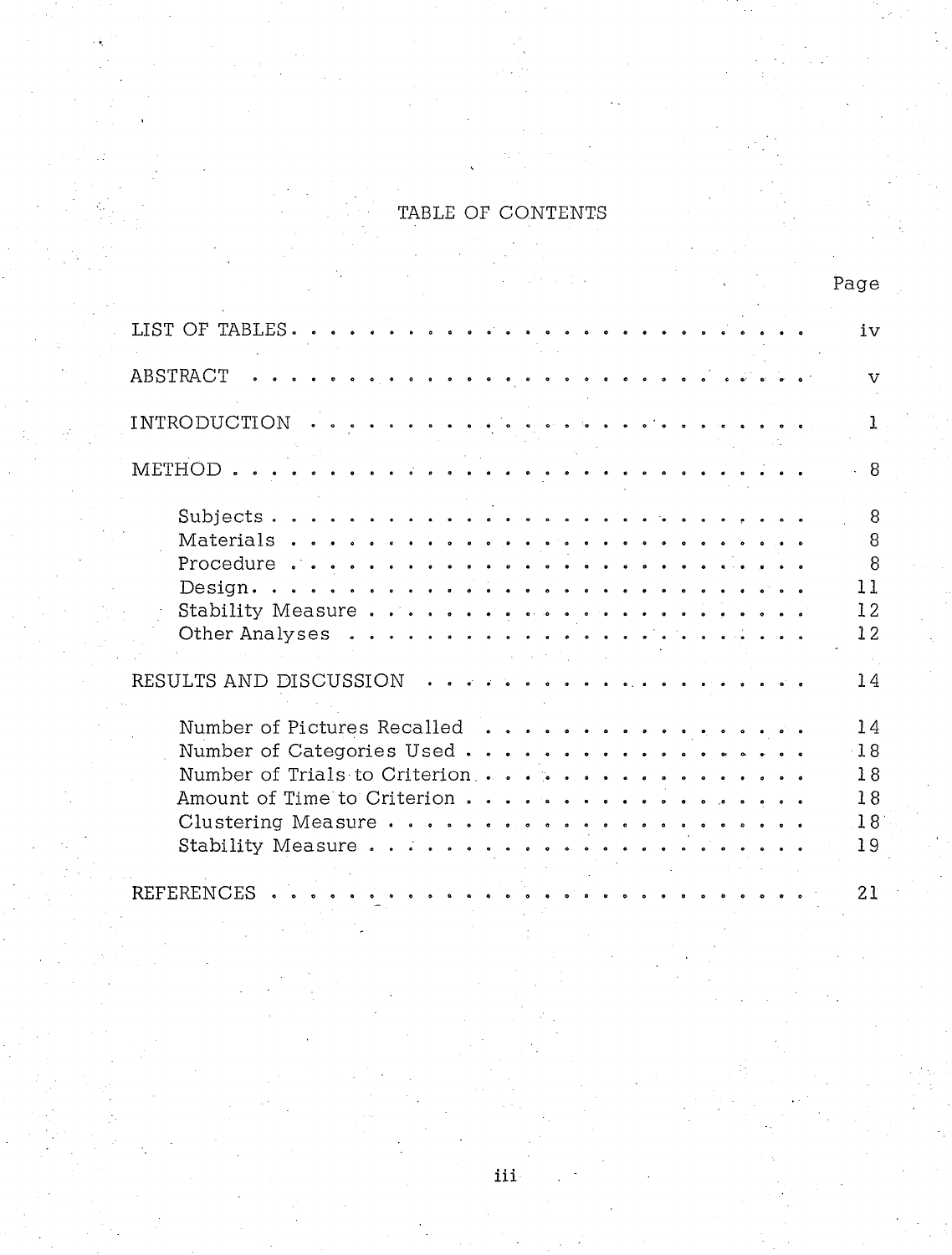# LIST OF TABLES

| Table         |                                                                                              |  | Page |
|---------------|----------------------------------------------------------------------------------------------|--|------|
|               | SUMMARY OF MEAN SCORES FOR RESPONSE MEASURES<br>RECORDED DURING SESSIONS I AND II FOR GRADES |  | 15   |
| 2.            | ANALYSIS OF VARIANCE FOR RESPONSE MEASURES IN                                                |  | 16   |
| $\mathcal{R}$ | ANALYSIS OF VARIANCE FOR RESPONSE MEASURES IN<br>SESSIONS I AND II                           |  |      |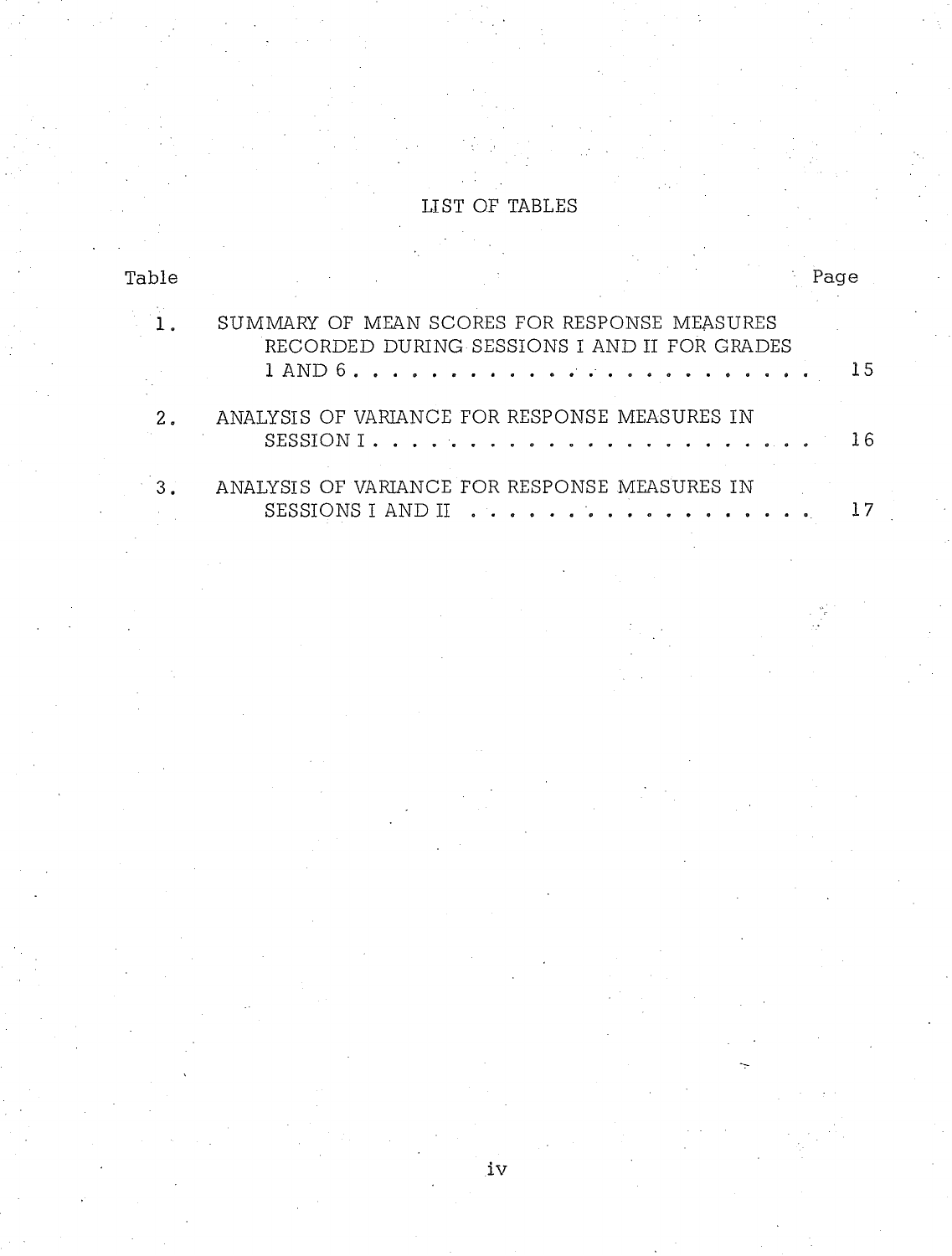### ABSTRACT

A free conceptualization task using fourteen pictures as stimuli was presented to first and sixth graders. In the initial experimental session, sixth grade children recalled more pictures and showed more clustering than first grade children. No differences between grades were observed in the number of categories used, the number of trials to criterion, or the amount of time to criterion. No significant correlation was observed in either grade between the number of categories used in the final sort and the number of pictures recalled. After one week, the free conceptualization task was re-administered. A comparison of the first and second experimental sessions revealed no significant differences between grades in the categories used in the final sort from one session to the next.

v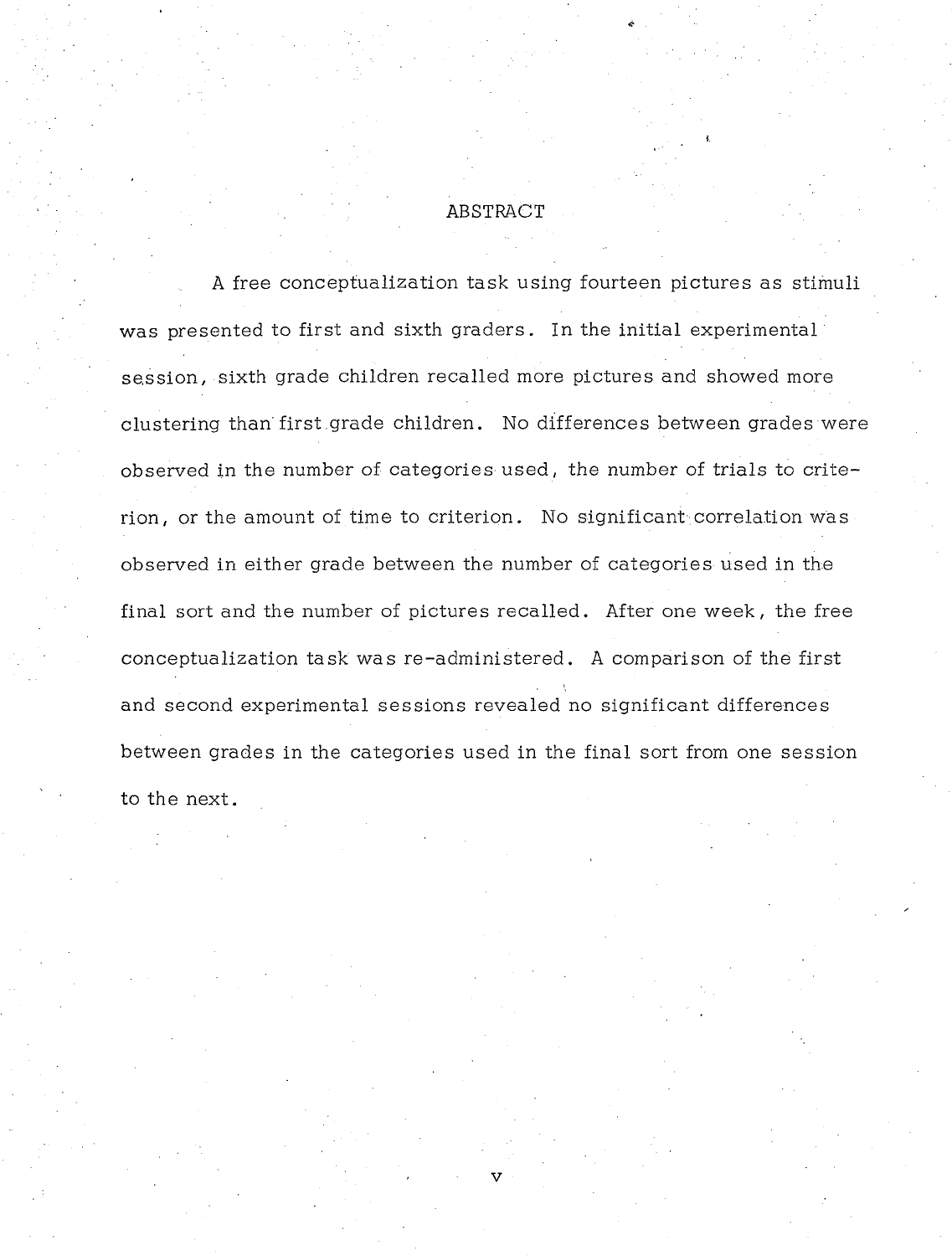# INTRODUCTION

George Mandler (1967) has recently advocated the notion that organization is the single most important variable determining the amount of recall in typical verbal learning situations. Historically, the topic of organization was first given important theoretical status by Gestalt Psychologists such as Kohler (1947) and Koffka (1935) in their study of perceptual processes. From their observations of illusions and other perceptual phenomena, the Gestaltists concluded that perception is organized and they proceeded to develop principles of perceptual organization such as figure-ground, closure, proximity, continuity and pragnanz. The application of these principles to other areas of psychology was not particularly successful. Although psychology eventually abandoned this molar approach, the Gestalt point of view strongly influenced the fields of child psychology, social psychology, perception, learning, and more recently, clinical psychology.

The importance of organization was further elaborated in Organization and memorization (Katona, 1940). Katona made an attempt to apply Gestalt principles to the area of human memory, by stressing the role of organization as an essential part of learning and memorizing. Katona viewed organization as primarily involving the formation of meaningful groups such that the members of these groups, and the groups them selves.

 $\mathbf{1}$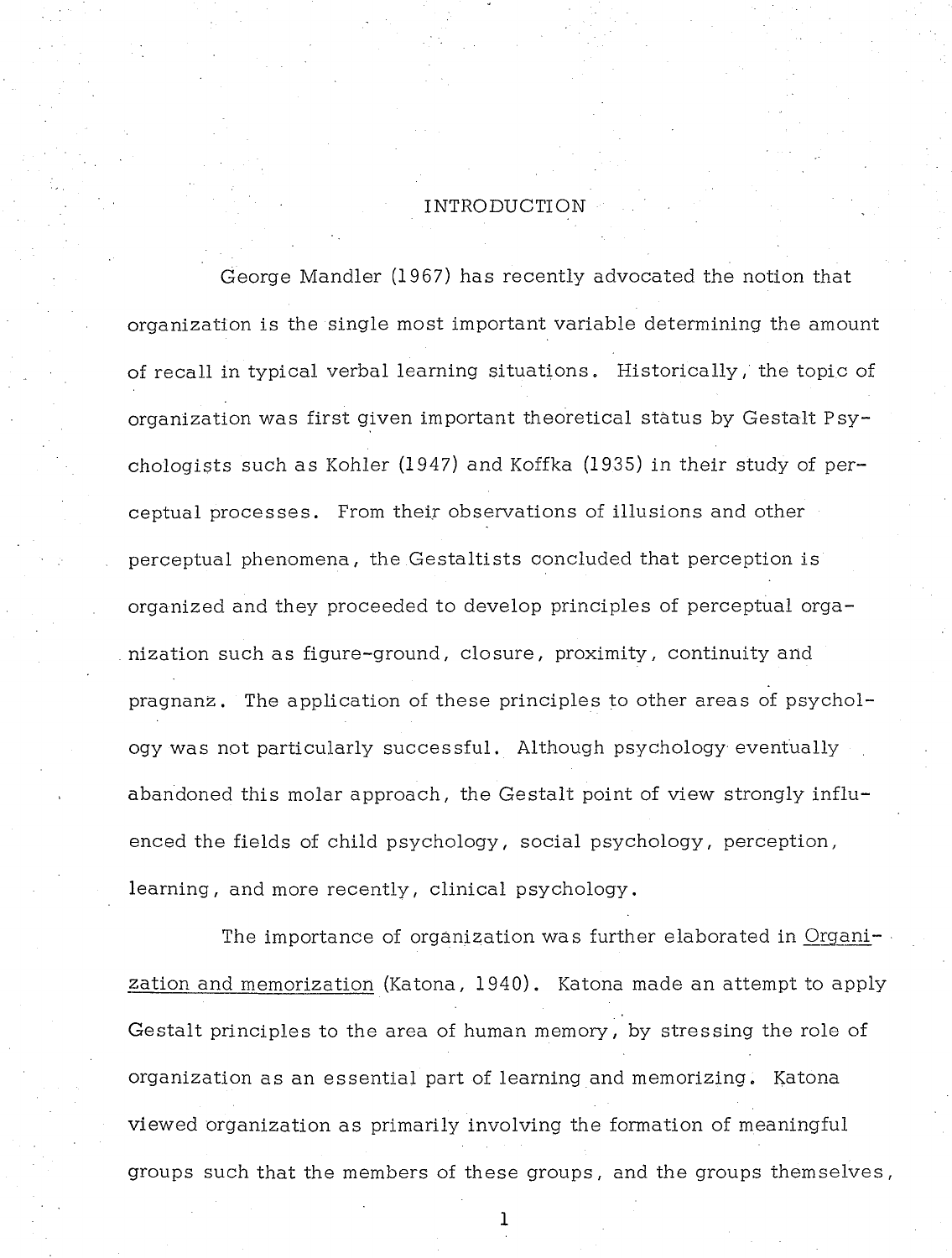bear some relationship to one another. In a simple experiment, for exam ple, Katona demonstrated how organizing a series of numbers into meaningful groups enables a person to extend the limits of his memory. U nfortunately, psychologists paid little attention to the importance of Katona's book.

Not until the appearance of information theory and the work of George Miller (1956) did the topic of organization and grouping assume a position of major importance in the study of human memory. A review of experiments in absolute judgment and immediate memory (Miller, 1956) led to the conclusion that a person's capacity for processing information is limited to about seven items. This finding appeared somewhat paradoxical in light of the obvious fact that the human organism is able to store and retain more than seven items of information. In order to explain this apparent paradox, Miller (1956) formulated the unitization hypothesis. According to this hypothesis, a recoding or regrouping process serves as the basic mechanism responsible for extending human memory. Whenever input exceeds seven items, a recoding process occurs which reorganizes items of information into groups called units or chunks. While the number of chunks is limited to seven plus or minus two, the amount of information contained within a chunk is, theoretically, unlimited.

In his 1956 article. Miller spoke of two ways by which the amount of information contained in a chunk may be increased. One

2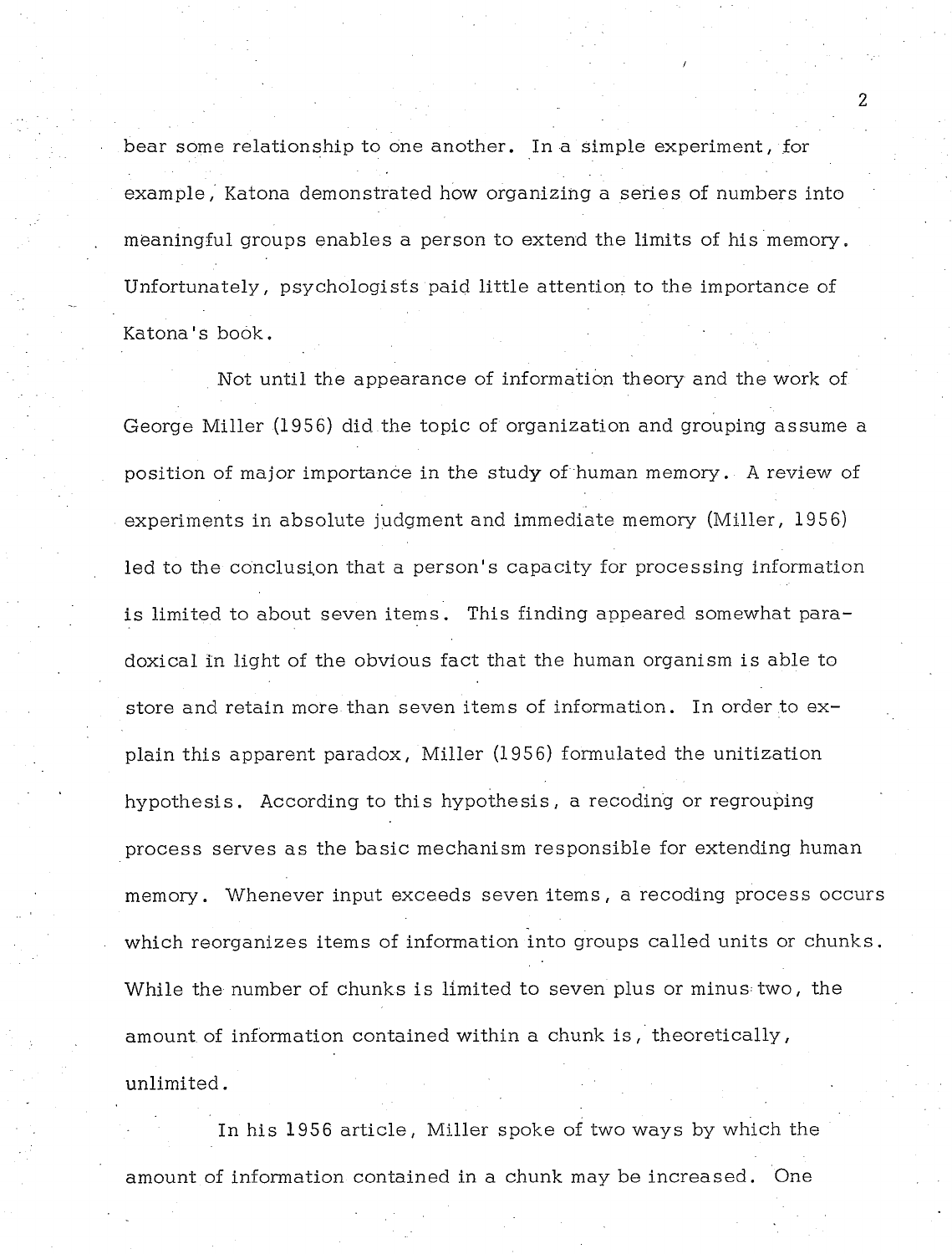method, commonly used in experiments on absolute judgment, involves increasing the dimensions of each stimulus so as to facilitate discrimination. A second method involves the hierarchical organization of items within a group or chunk. Although limited to seven, plus or minus two, these items are informationally rich, such that each contains seven additional items; these items in turn contain seven others and so on. Such a process of hierarchical organization permits a vast amount of information to be contained within a chunk.

As an alternative to informationally rich chunks, Miller (1962, and Miller, Galanter and Pribram, 1960) has more recently advocated the notion of a hierarchical system as a major means of overcoming the "informational bottleneck. " According to this hierarchical system , there are a limited number of items per chunk. When this limit is exceeded, the chunks are reorganized or recategorized into superchunks, thereby creating a new level within the hierarchy. As more information is encoded, new levels and categories evolve within the hierarchy.

M andler's (1967) extension of the unitization hypothesis to verbal learning has served as a basis for the hypothesis that categorical organization is one of the most important variables determining recall. According to this model, words serve as the items of information which are organized into chunks. Chunking occurs when words are grouped together to form concepts or categories. Consequently, a category is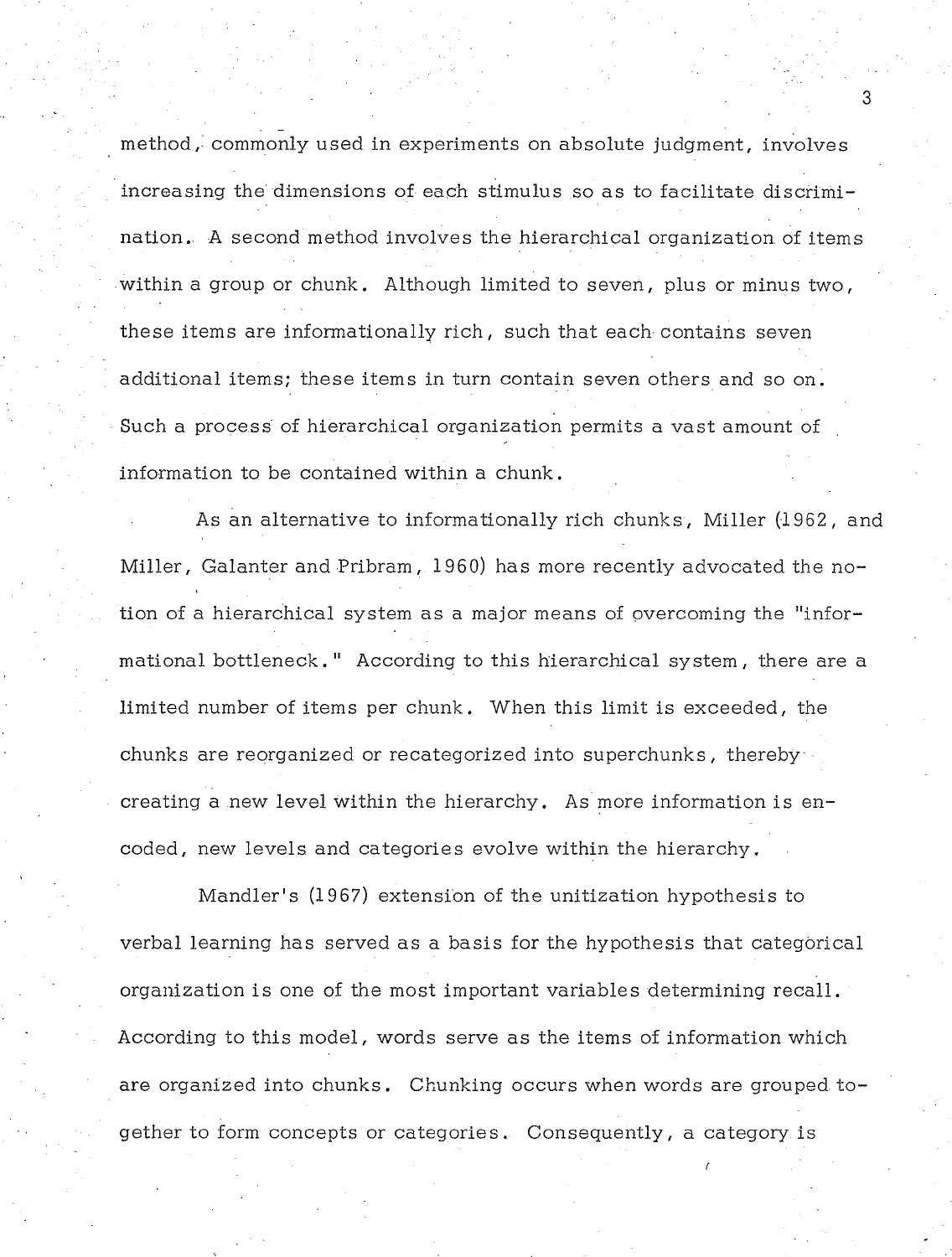equivalent to a chunk. If, as Mandler assumes, learning or memorization is essentially an organization process whereby words are grouped into hierarchically arranged groups, then it would follow that recall should be determined by the number of categories a subject used during organization. Mandler has conducted a number of experiments which yield data supporting this notion. The first of these studies (Mandler and Pearlstone, 1966) investigated free concept learning using four types of stimuli: high frequency English nouns, low frequency English nouns, simple stimulus patterns and complex stimulus patterns. The stimulus materials consisted of a set(s) of cards, each card having a word or printed pattern. The subject was given a deck of cards and was instructed to sort the words (or patterns) into anywhere from two to seven groups using "any criterion, rule or category" he wished. The subject was also told that after he was finished, he would be required to sort another deck of. cards containing the same words (or patterns) but presented in a different order. This procedure was repeated until the subject produced two identical sortings. Following this final criterion sort, the subject was instructed to write all the words he could remember.

Mandler and Pearlstone reported a number of findings supporting the hypothesis that organization is a major determinant of recall. The number of words recalled was not determined by the number of sorting trials the subject required, but rather by the development of a stable

 $\blacksquare$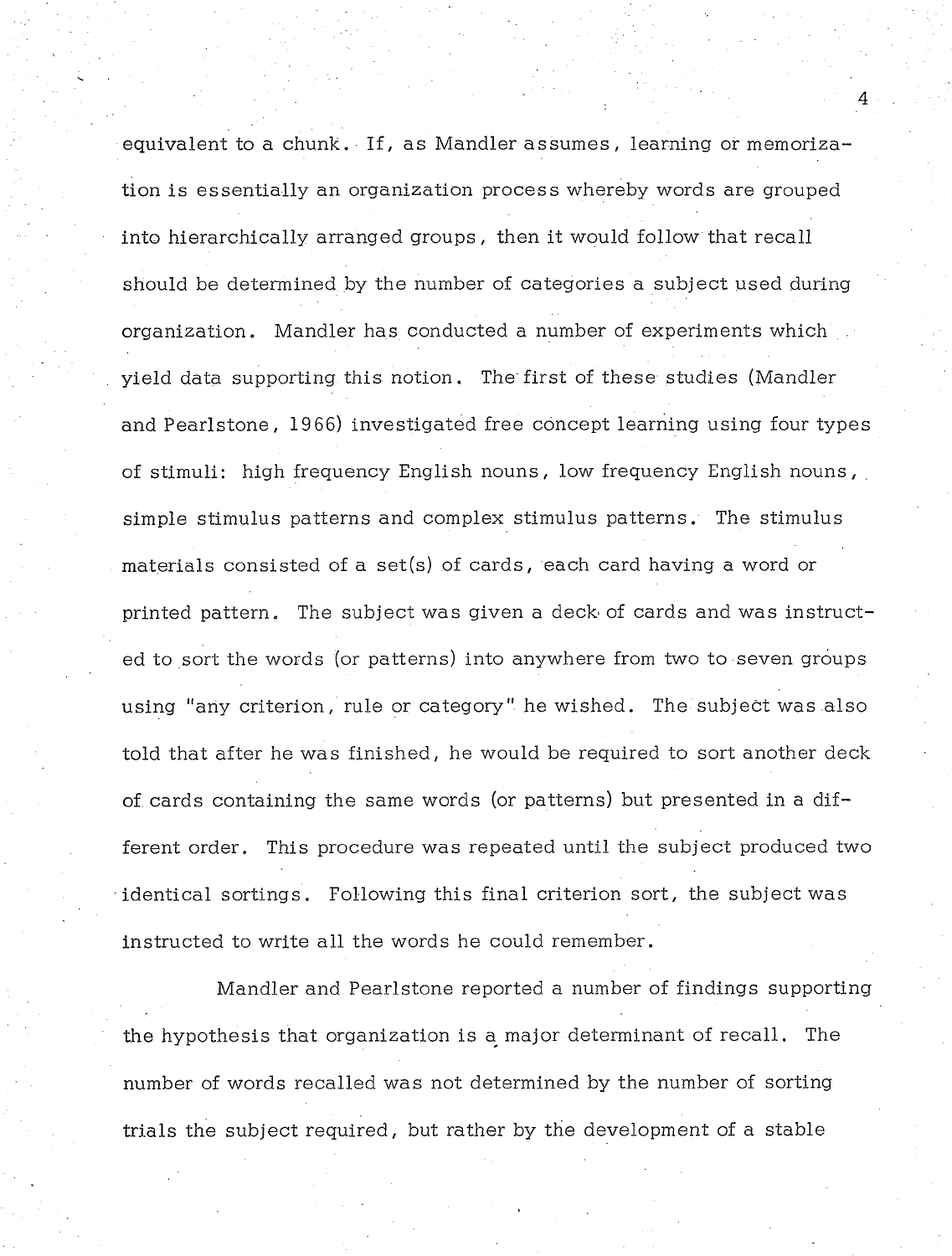category system. Subjects used approximately four categories in the final sort and recalled an average of five words from each category. This finding is consistent with data provided by Miller (1956) that the memory span for monosyllabic words is approximately five, plus or minus two. The number of categories (NC) used in the final criterion sort was directly related to the number of words recalled  $(R)$ . The nature of this relationship (NC-R) was such that more words were recalled as the number of categories increased. These findings support Mandler's hypothesis that organization is a major determinant of recall.

In 1967 Mandler conducted a subsequent series of experiments which further investigated the NC-R relationship. The general method employed was essentially the same as that for the free conceptualization group of Mandler and Pearlstone (1966). The results of these experiments were consistent with their previous findings. Mandler reported that in those cases where subjects used more than seven categories, the NC-R relationship did not hold; i.e., the use of more than seven categories did not produce a linear increase in the number of words recalled. This finding provides evidence supporting the number five, plus or minus two, as the limiting value for Mandler's hierarchical system. Further evidence for the existence of a hierarchical system was provided by an analysis of the recall protocols for subjects required to learn a large number of words. The results of this analysis indicate that categories were divided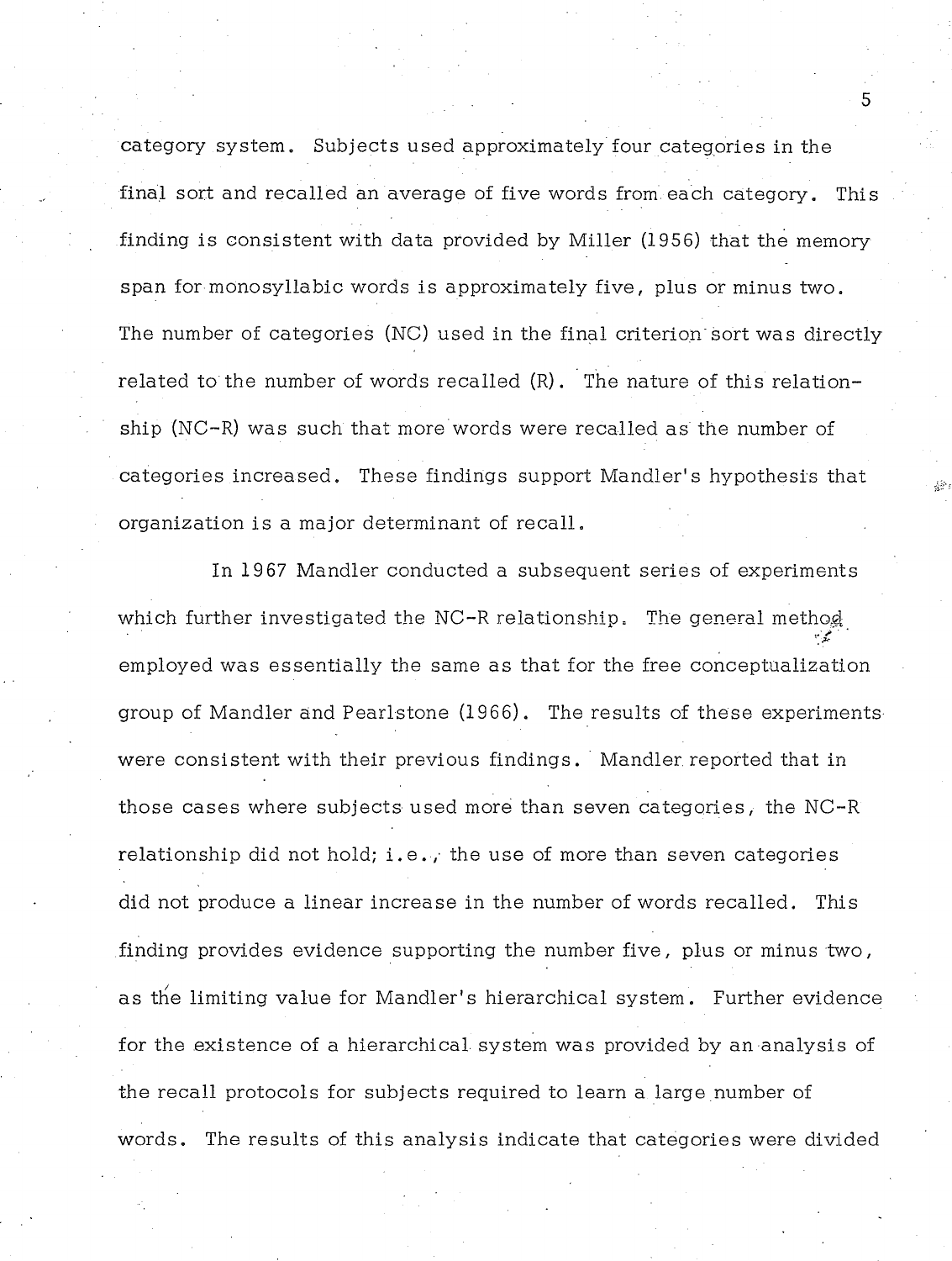into subcategories. This finding suggests that some sort of hierarchical system of superordinate and subordinate categories is involved in the subjective organization of a list of words.

A later study by Mandler and Stephens (1967) investigated the developmental aspects of organizational processes in verbal memory. Second, fourth, sixth, and eighth grade girls were given a free or constrained concept learning task using essentially the same procedure as Handler and Pearlstone (1966). Stimulus materials consisted of fifteen familiar words. A number of differences were observed between older (grades six and eight) and younger subjects (grades two and four). The data suggest a developmental trend in that younger subjects recalled fewer words and required more time and trials to achieve criterion than older subjects. A significant NC-R relationship was observed only for subjects in the eighth grade. The investigators related this finding to the assumed absence of established categories in the younger children's cognitive structure. Evidence supporting this assumption was provided by a clustering measure in which "the number of categories was tabulated from which each subject recalled two or more words in succession." This measure indicated that older subjects tended to show more clustering during recall than younger subjects. Similarly, in a free association task the authors observed a decreased tendency for children to produce a variety of responses to a stimulus word as grade level increased. These two measures suggest that older children tend to have more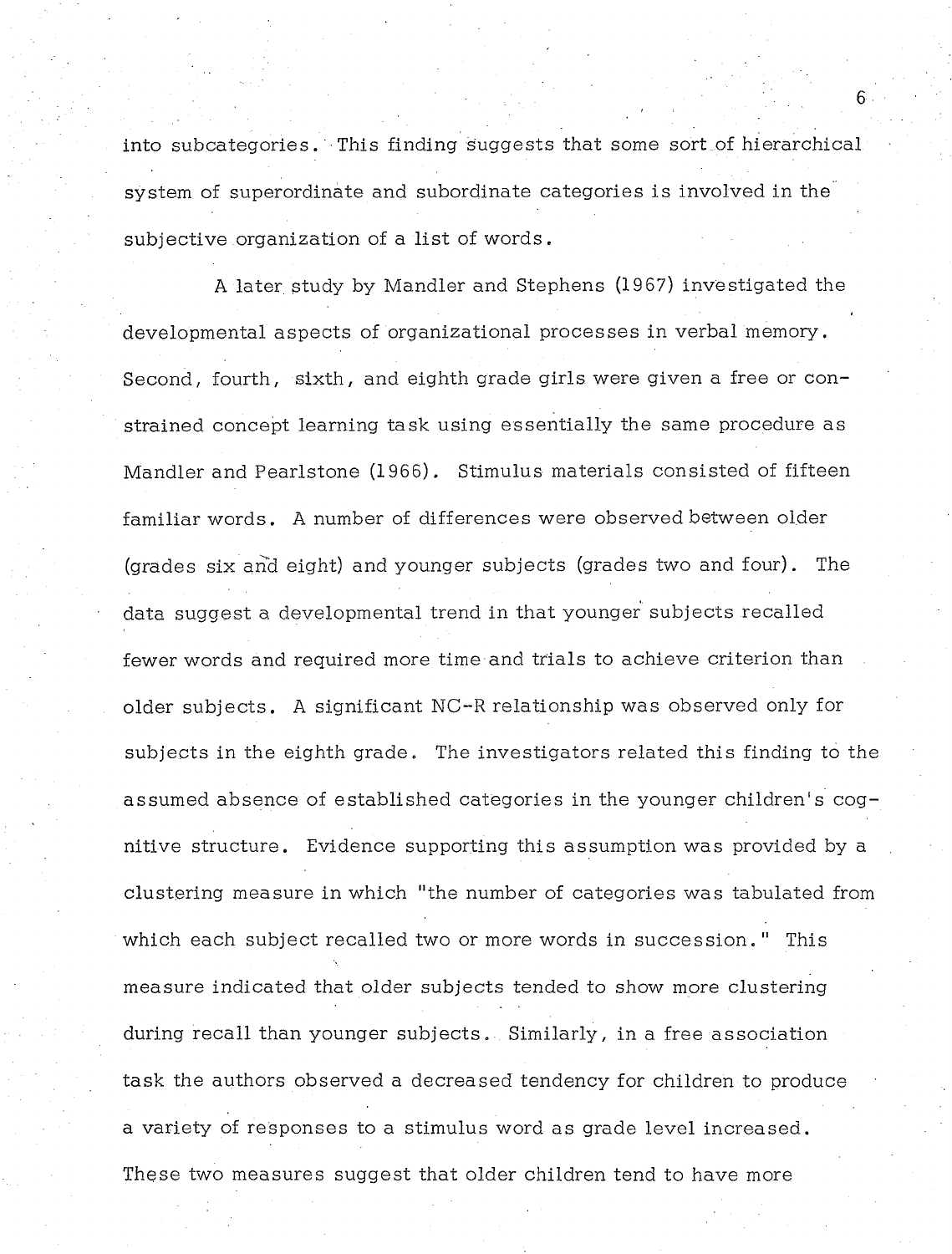established categories than younger children. Mandler and Stephens suggest that the category-recall relationship may very well depend on this ability.

The present study attempts to investigate the relation between organization and recall in children using pictures rather than words. The finding that more clustering occurs with concrete than with abstract words suggests the possibility that a more concrete stimulus  $(i.e., pictures)$ would facilitate the formation of categories and thereby increase the probability of obtaining a significant NC-R relationship in younger children. The use of pictures instead of words would also permit the study of organization and recall in young children who have not yet learned to read well.

The present study will also investigate the stability of categories used in the final criterion sort over a period of time, in order to determine if such stability relates to differences in recall among children of different grade levels.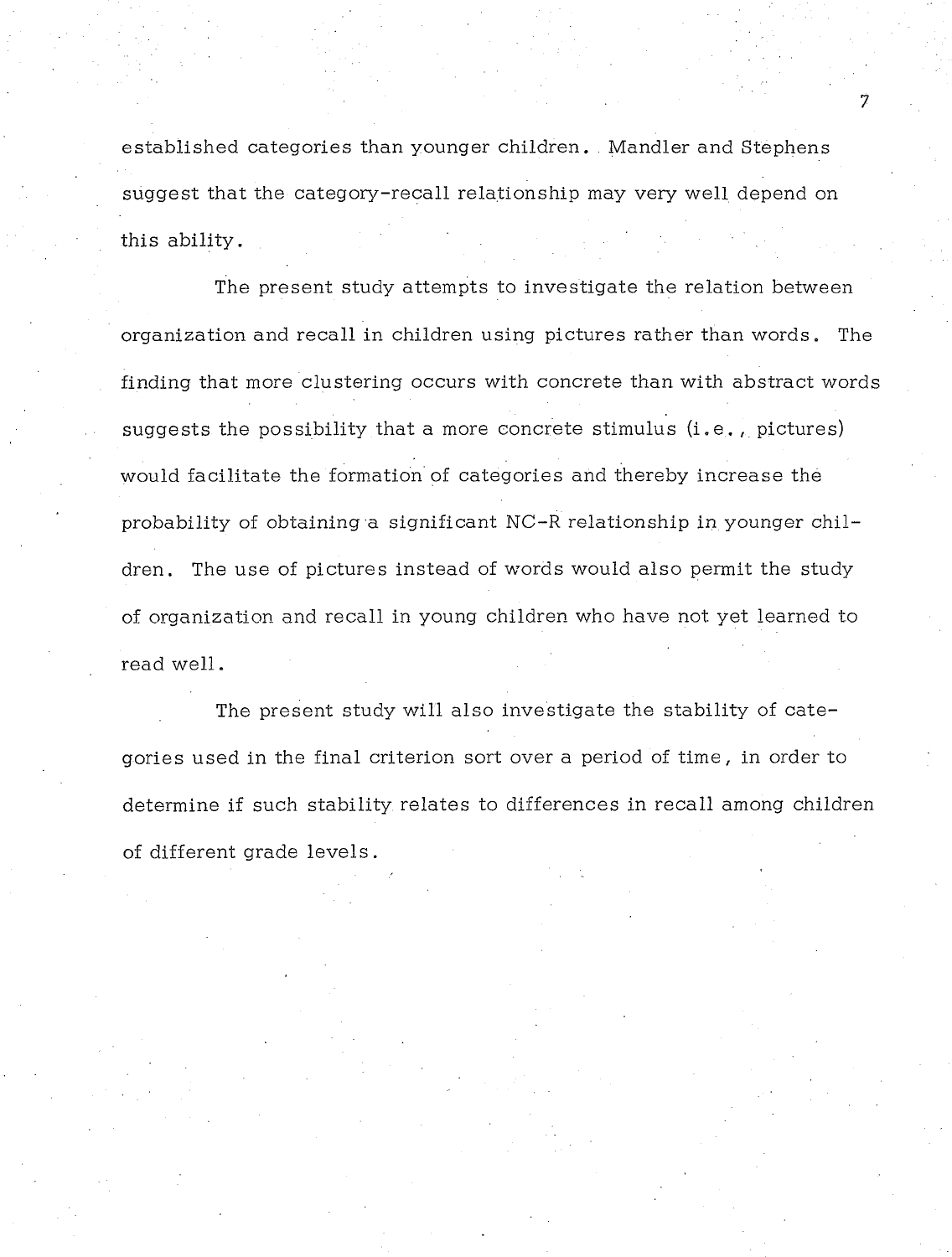#### METHOD

### Subjects

A total of twenty-two children from grades one and six were used as subjects in this experiment. Two children were excluded from the final N because they did not achieve a criterion sort within six trials. The final N of twenty subjects was composed of five boys and five girls from each grade.

### Materials

Stimulus materials consisted of fourteen 3x5-inch cards, each having a different picture (see Fig. 1). A long wooden box subdivided into seven equally spaced compartments was used as a sorting hamper for the cards.

### Procedure

After being introduced to the experimenter, the subject was seated at a table on top of which was located a sorting hamper. The following instructions were read to the subject:

This is an assignment to see how you sort or arrange pictures into different groups. I am going to place some pictures, like this one (subject is shown a picture) on top of the table and I want you to put them into different groups according to how you think the pictures belong or go together. It is very important that you put the pictures together the way you think

8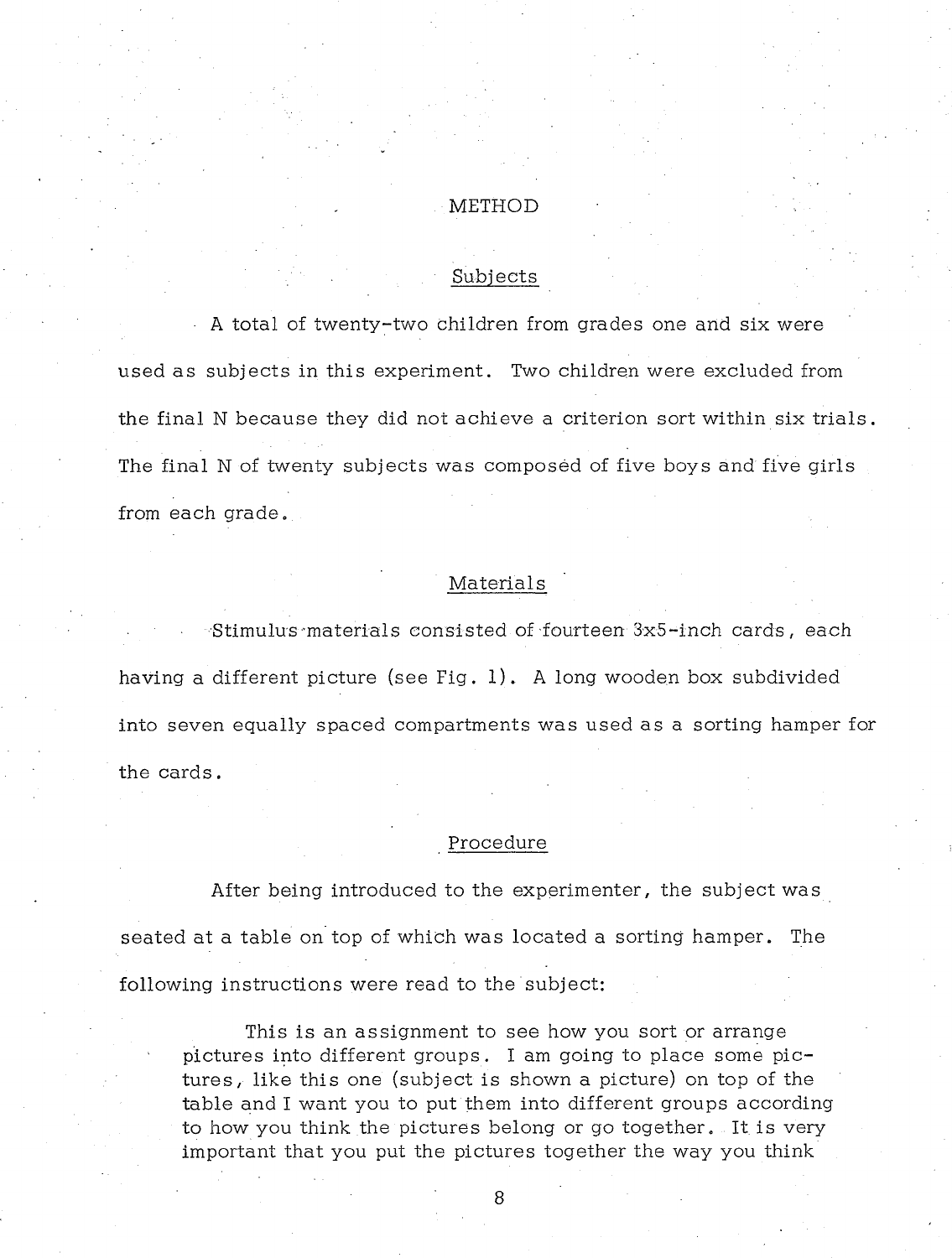

9

Fig. 1. Pictures sorted into categories by first and sixth grade children: stamp, airplane, flower, camera, ruler, cow, telephone, comb, triangle, pie, hydrant, coat, balloon, bottle.

Each picture was individually drawn on a 3x5 inch card.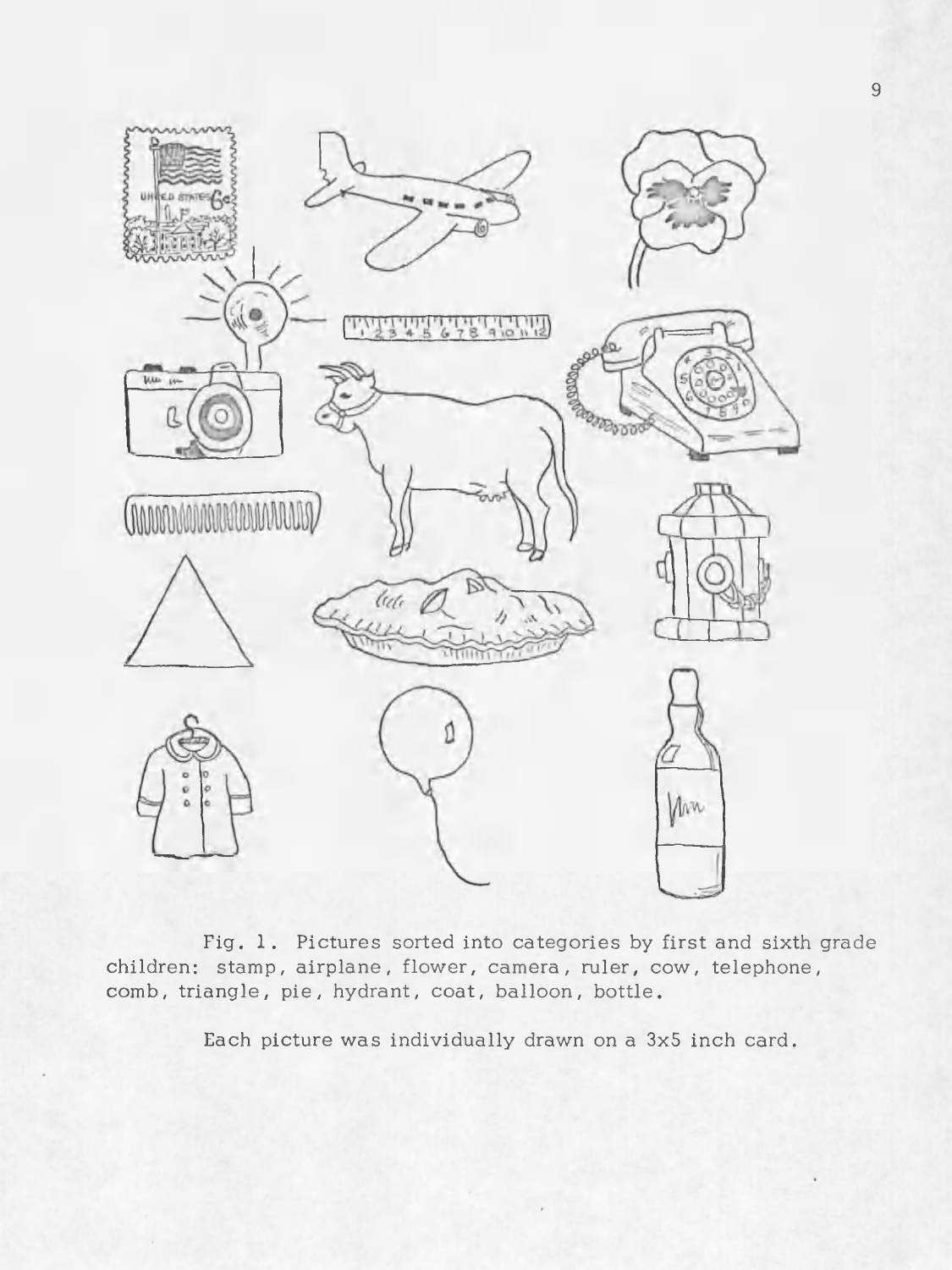they go together. You can use one space in this box (experimenter points to the box) for each group of pictures you choose. You can use anywhere from two to seven groups or piles de- . pending upon how you think the pictures belong or go together. People do this all different ways and they use different numbers of groups . Some people use seven groups, some use four, some use five, some use two. It all depends upon how they think the pictures go together, so you can do whatever you want.

Here are some rules to help you: 1. You do not have to put the same number of pictures in each group. One group can have two pictures in it, another can have four pictures, or you can have one picture all by itself--it's up to you and how you think the pictures belong or go together. 2. One of the things you cannot do is to put one picture into one group and all the other pictures into another group. 3. Once you put a picture into a section of the box, you must leave it there; you cannot pick it up and put it into another section.

Once you put the pictures into the groups you want,  $I$  am going to give you the same pictures another time and I want you to put them together again. We will keep doing this until you can put the pictures into the same groups two times in a row. They don't have to be in the same order, just as long as they are in the same groups. Remember, put the pictures together that you think belong or go together. Do you have any questions?

The experimenter then placed the cards in a 2x7 array in front of the

sorting hamper and said the following:

These pictures are of all different kinds of things, (pointing to the first card) here is a (pointing to the second card) and here is a \_\_\_\_\_\_\_\_\_\_\_ (and so on until all the pictures had been labeled). Remember, put the pictures together that you think belong or go together. You may begin.

After the subject finished sorting all the pictures, another identical set of pictures was randomly presented in a 2x7 array . This procedure continued until the criterion of two identical sorts was achieved or until six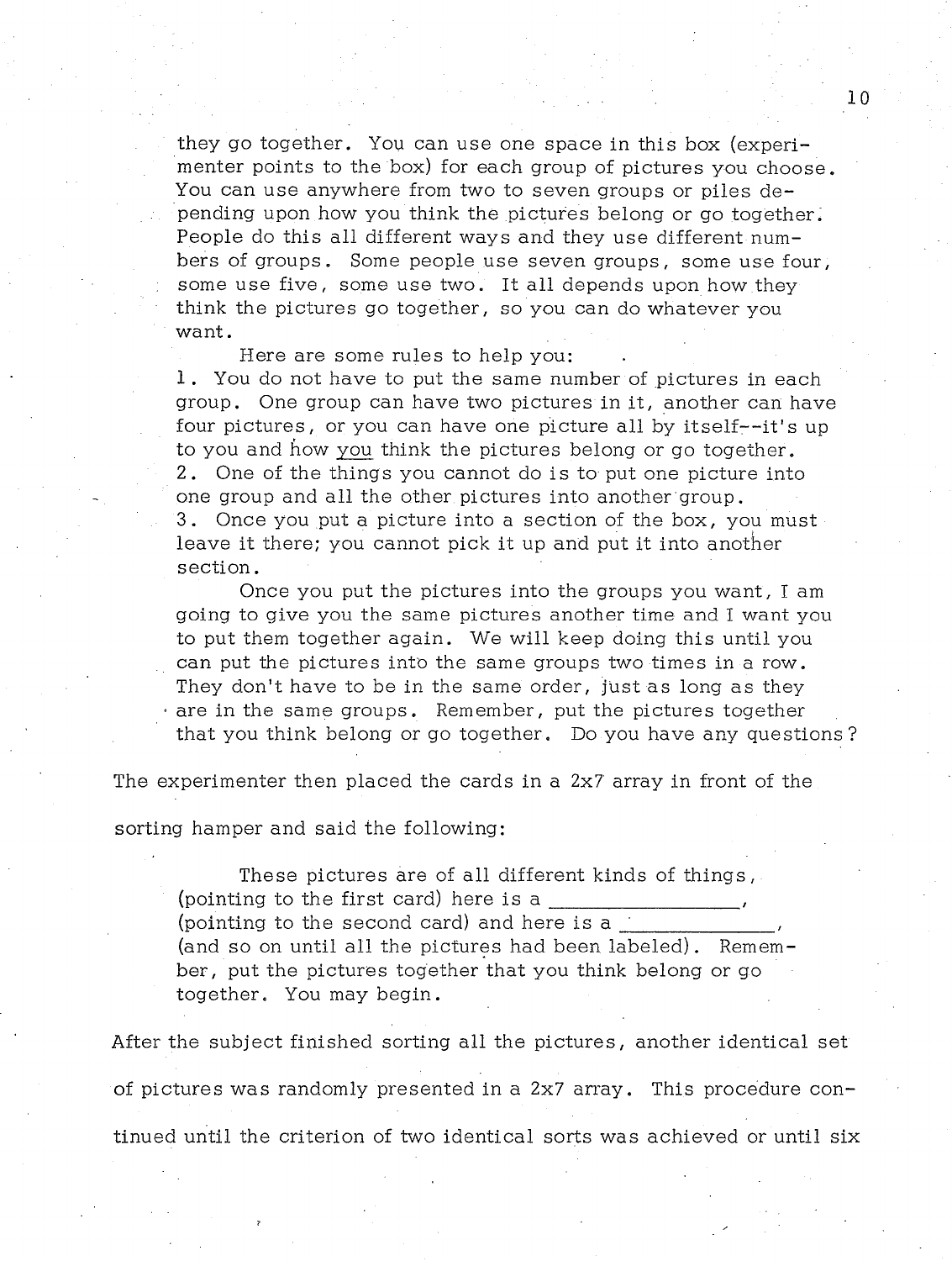trials had passed. Those subjects who failed to reach criterion within six trials were excluded from the experiment. Following their last criterion sort, the subject was told to recite (aloud) all the pictures he could remember. Four minutes were allowed for recall. The subject was not informed that he would be required to repeat the task one week later.

: ' and ' British and ' and ' and ' and ' and ' and ' and ' and ' and ' and ' and ' and ' and ' and ' and ' an<br>He had the state of the state of the state of the state of the state of the state of the state of the state of

The following instructions were added at the beginning of the subject's second experimental session:

I have the same pictures I used last week, and I would like you to put them into groups depending on how you think they belong or go together. You may find that you make the same groups you did last week, or you might use new or different groups depending upon how you think the pictures go together. It does not make any difference if you make the same groups or different groups, just as long as you think the pictures go together. That is very im portant, the pictures should go into groups because you think they go together. I will read the directions to you again to help you put the pictures together. 'You can use one section of this box (experimenter points to box) for each group . . . .'

During each experimental session the experimenter recorded the time required to reach criterion, the number of categories used, the number of trials to criterion, and the pictures recalled and their order of recall.

#### Design

The combination of grade (one and six), sex, and experimental sessions (I and II) yielded a series of  $2x2x2$  mixed designs. In each experimental session, the following four measures were recorded and later used as data in the above mentioned analysis: 1) number of pictures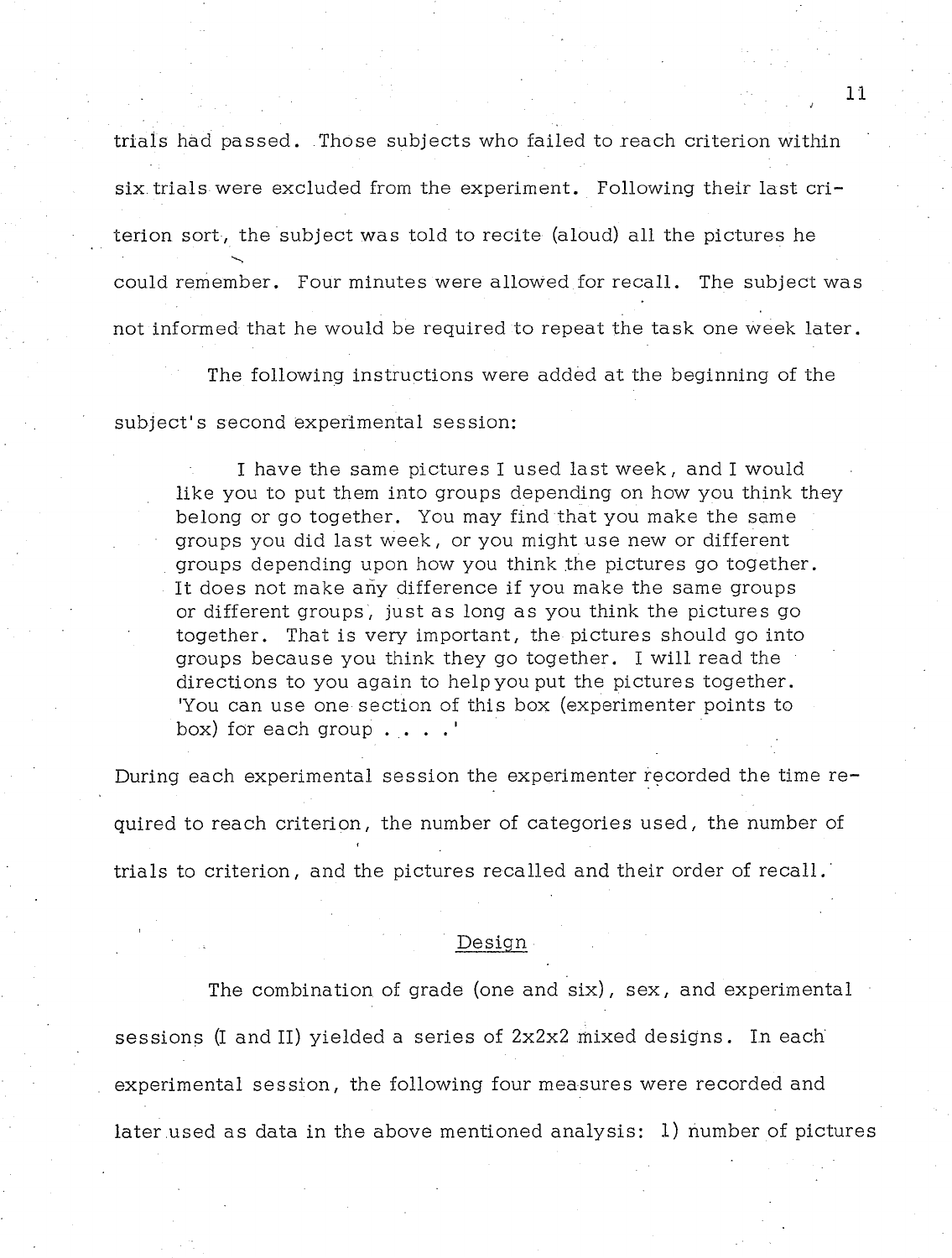recalled, 2) number of categories used, 3) number of trials to criterion, and 4) amount of time required to reach criterion. A series of 2x2 analyses were also performed on the data recorded in the first experimental session in order to provide a comparison with previous studies.

### Stability Measure

The following measure was developed to determine the stability, i.e., similarity, of categories used in the final sort from session I to session II:

| Stability |                   | Number of identical categories  |  |  |  |  |  |
|-----------|-------------------|---------------------------------|--|--|--|--|--|
| Index     | $\equiv$ $\equiv$ | Total number of categories used |  |  |  |  |  |
|           |                   | in the final criterion sort (in |  |  |  |  |  |
|           |                   | sessions I and II combined).    |  |  |  |  |  |

Identical categories are defined as any identical group of pictures used in the final criterion sort of each session.

### Other Analyses

A Pearson Product Moment Correlation was computed between the number of categories used in the final criterion sort and the number of pictures recalled, in order to determine the extent of relationship between these two response measures.

A clustering index, previously used by Mandler and Stephens (1967), w as tabulated by determining the number of categories from which each subject recalled two or more words in succession. A category is here defined as any group of pictures used in the final criterion sort.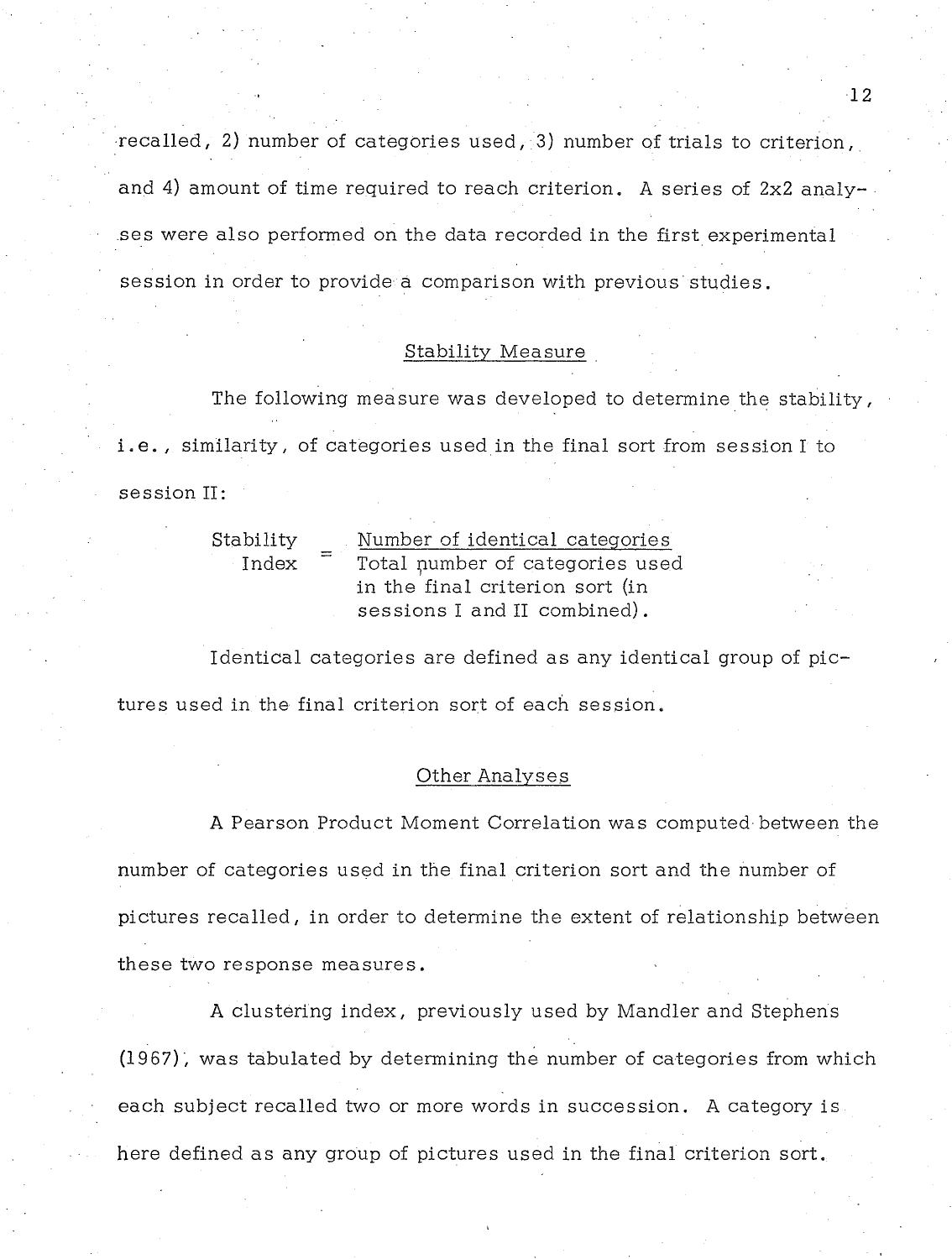This measure was used to determine the extent to which recall reflected prior conceptualization. .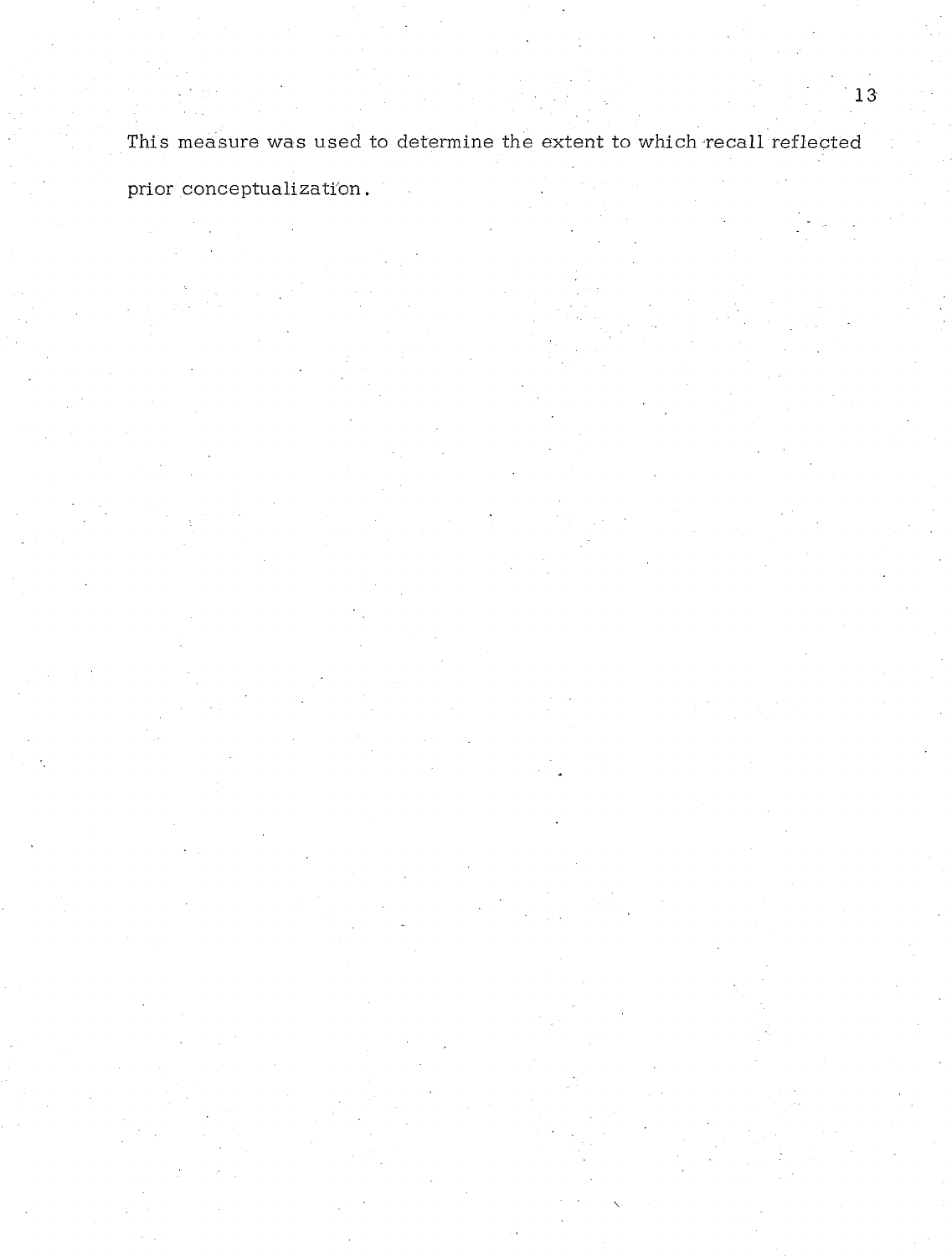### RESULTS AND DISCUSSION

### Number of Pictures Recalled

A 2x2 factorial analy sis of variance revealed that sixth grade children recalled significantly more pictures than first grade children during the first experimental session  $(F=18.29, df=1.16, P<.01)$  (see Tables 1 and 2). A mixed design analysis of variance revealed a similar  $\cdot$ difference between first and sixth graders over both experimental sessions  $(F=31.38, df=1.16, P<.01)$  (see Table 3). The main effect of sessions indicated that the pooled sixth grade and first grade children recalled more pictures in session II than in session I  $(F=7.03, df=1.16,$  $P<.05$ ).

Sex differences were observed in the number of pictures recalled during the first experimental session; boys recalled more words than girls **)** (F=4.57, df=l ,16, P<. 05). A significant sex by grade interaction over both experimental sessions revealed that first grade boys recalled more pictures than first grade girls, whereas sixth grade girls recalled more pictures than sixth grade boys  $(F=4.58, df=1.16, P<.05)$ . A significant sex by session interaction was also observed. During the first experimental session boys recalled more pictures than girls, while during the second experimental session girls recalled more pictures than boys  $(F=5.87, df=1,16, P<.05)$ .

**M**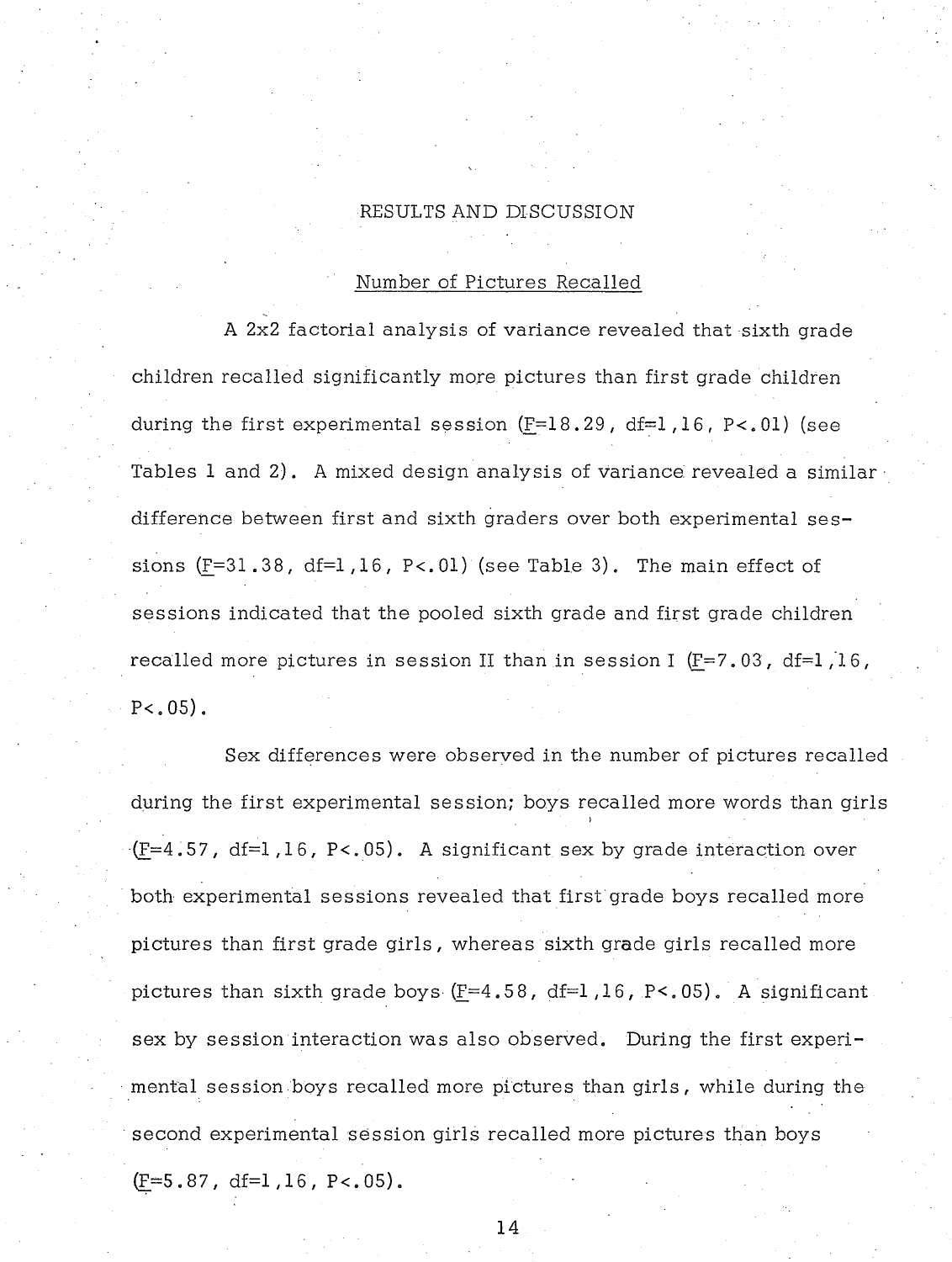# TABLE 1

# SUMMARY OF MEAN SCORES FOR RESPONSE MEASURES RECORDED DURING SESSIONS I AND II FOR GRADES 1 AND 6

|         |            | Pictures<br>Recalled | Categories<br>Used | Trials to<br>Criterion | Seconds to<br>Criterion |
|---------|------------|----------------------|--------------------|------------------------|-------------------------|
|         | Session I  |                      |                    |                        |                         |
|         | Boys       | 10.8                 | 5.6                | 3.0                    | 344.8                   |
| Grade 1 | Girls      | 8.0                  | 6.6                | 2.6                    | 206.8                   |
|         | Boys       | 12.8                 | 5.8                | 3, 2                   | 2.06.6                  |
| Grade 6 | Girls      | 12.4                 | 6.4                | 3.2                    | 333.4                   |
|         | Session II |                      |                    |                        |                         |
| Grade 1 | Boys       | 11.2                 | 5.6                | 2.8                    | 196.8                   |
|         | Girls      | 10.8                 | 5.2                | 2.4                    | 133.6                   |
|         | Boys       | 12.6                 | $5.2^\circ$        | 2.2                    | 91.6                    |
| Grade 6 | Girls      | 14.0                 | 6.0                | 2.6                    | 121.8                   |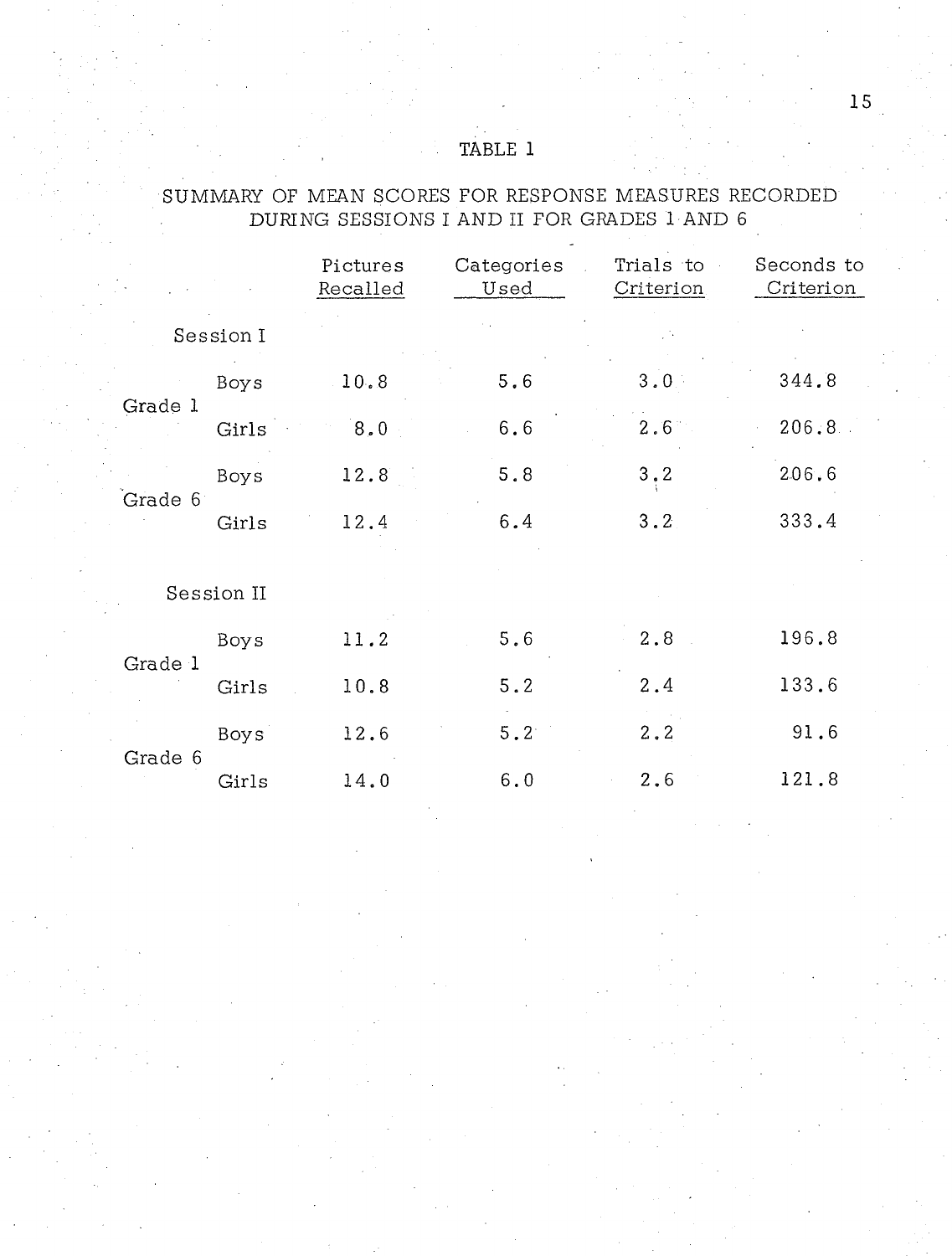|              |       | Pictures<br>Recalled |      | Categories<br>Used |      | Trials to<br>Criterion |  | Seconds to<br>Criterion <sup>-</sup> |       |
|--------------|-------|----------------------|------|--------------------|------|------------------------|--|--------------------------------------|-------|
| df<br>Source | ΜS    | F                    | MS   | $\mathbf{F}% _{0}$ | MS   | $\mathbf F$            |  | MS                                   | F     |
| Grade (A)    | 51.20 | $18.29*$             | 0.00 | 0.00               | .80  | .81                    |  | 168.20                               | 0.00: |
| Sex(B)       | 12.80 | $\star$<br>4.57      | 3.20 | 3.56               | .20  | .21                    |  | 156.80                               | 0:00  |
| A x B        | 7.20  | 2.57                 | .20  | .22                | 1.20 | $\cdot$ 1.21           |  | 87,648.20                            | 2.62  |
| 16<br>Error  | 2,80  |                      | .90  |                    | .99  |                        |  | 33,508.54                            |       |

ANALYSIS OF VARIANCE FOR RESPONSE MEASURES IN SESSION I .

TABLE 2

 $*_{\underline{P}}$  .05.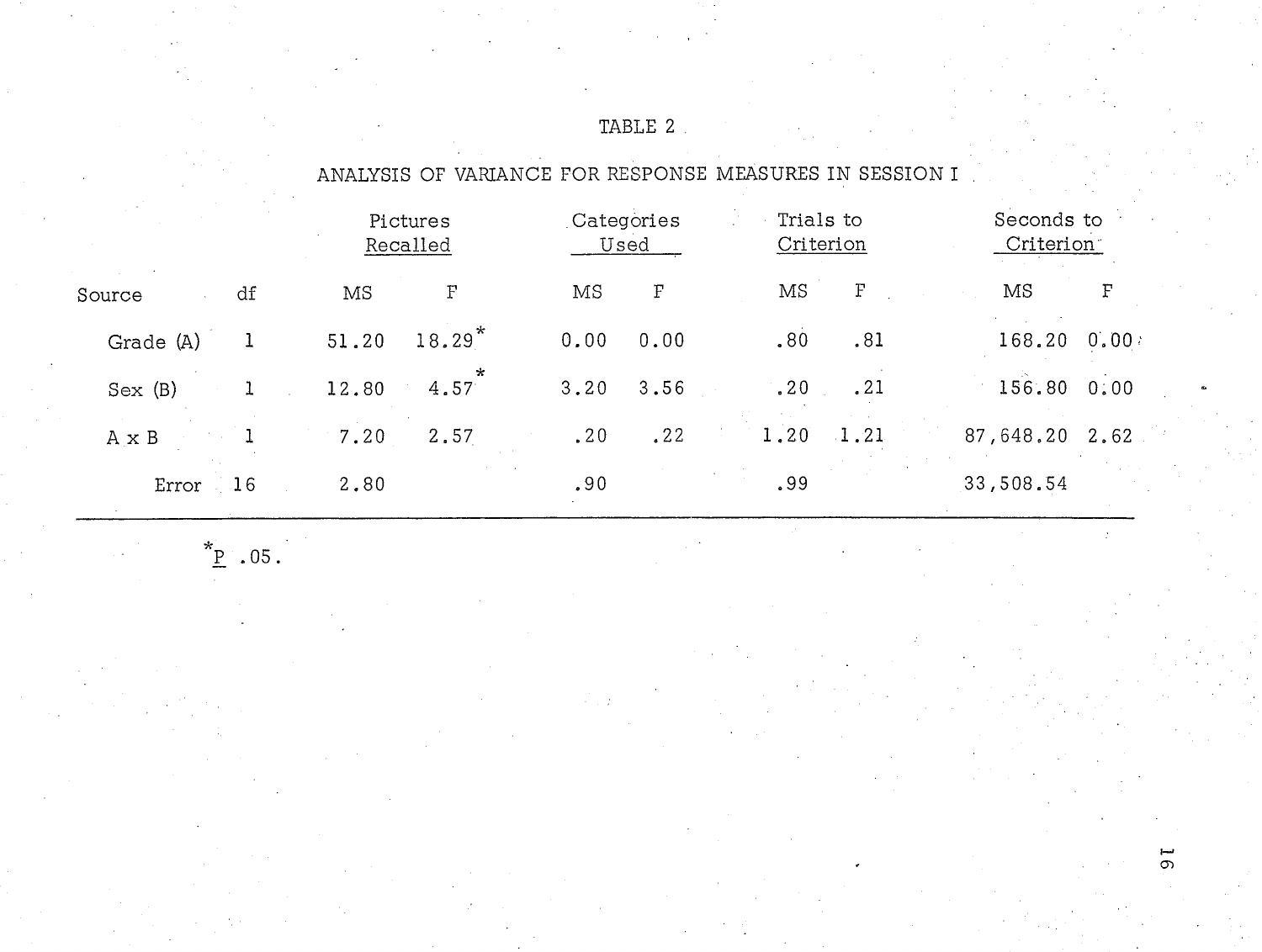|                                  |              | Pictures<br>Recalled |                      | Categories<br>Used |                    | Trials to<br>Criterion |             | Seconds to<br>Criterion |             |
|----------------------------------|--------------|----------------------|----------------------|--------------------|--------------------|------------------------|-------------|-------------------------|-------------|
| Source                           | df           | MS                   | $\mathbf F$          | $\rm MS$           | $\mathbf{\dot{F}}$ | $\overline{\rm MS}$    | $\mathbf F$ | MS                      | $\mathbf F$ |
| Sex(A)                           | $\mathbf{1}$ | 3.02                 | 1.25                 | 2.50               | .88                | .10                    | .11         | 1,221.02                | .07         |
| Grade (B)                        | $\mathbf{1}$ | 75.62                | $31.38***$           | .10                | .04                | .10                    | .11         | 10,336.22               | $. \, .56$  |
| $\mathbf{A}\mathbf{X}$ B         | $\mathbf{1}$ | 11.03                | $-4.58$ <sup>*</sup> | .40                | .14                | .90                    | 1.00        | 80,192.02               | 4.35        |
| Error                            | 16           | 2.41                 |                      | 2.84               |                    | .90                    |             | 18,429.00               |             |
| Trials (C)                       | $\mathbf{1}$ | 13.22                | $7.03*$              | 3.60               | $4.86*$            | 2.59                   | 2.78        | 187,553.02              | $9.14***$   |
| $\mathbbm{A} \times \mathbbm{C}$ | $\mathbf{1}$ | 11.03                | $5.87$ <sup>*</sup>  | .90                | 1.21               | .10                    | .11         | 297.03                  | . .01       |
| $B \times C$                     | $\cdot$ I    | 2.03                 | 1.08                 | .10                | .14                | .90                    | 1.00        | 6,943.23                | .34         |
| A x B x C                        | $\mathbf{1}$ | 5.22                 | 2.78                 | 1.60               | 2.16               | .10                    | .11         | 18,361.47               | .90         |
| Error                            | 16           | 1.88                 |                      | .74                |                    | .90                    |             | $-20,510.73$            |             |
|                                  |              |                      |                      |                    |                    |                        |             |                         |             |

ANALYSIS OF VARIANCE FOR RESPONSE MEASURES IN SESSIONS I AND II

TABLE 3

 $*_{\underline{P}}$  .05.

**\* \*** P .01.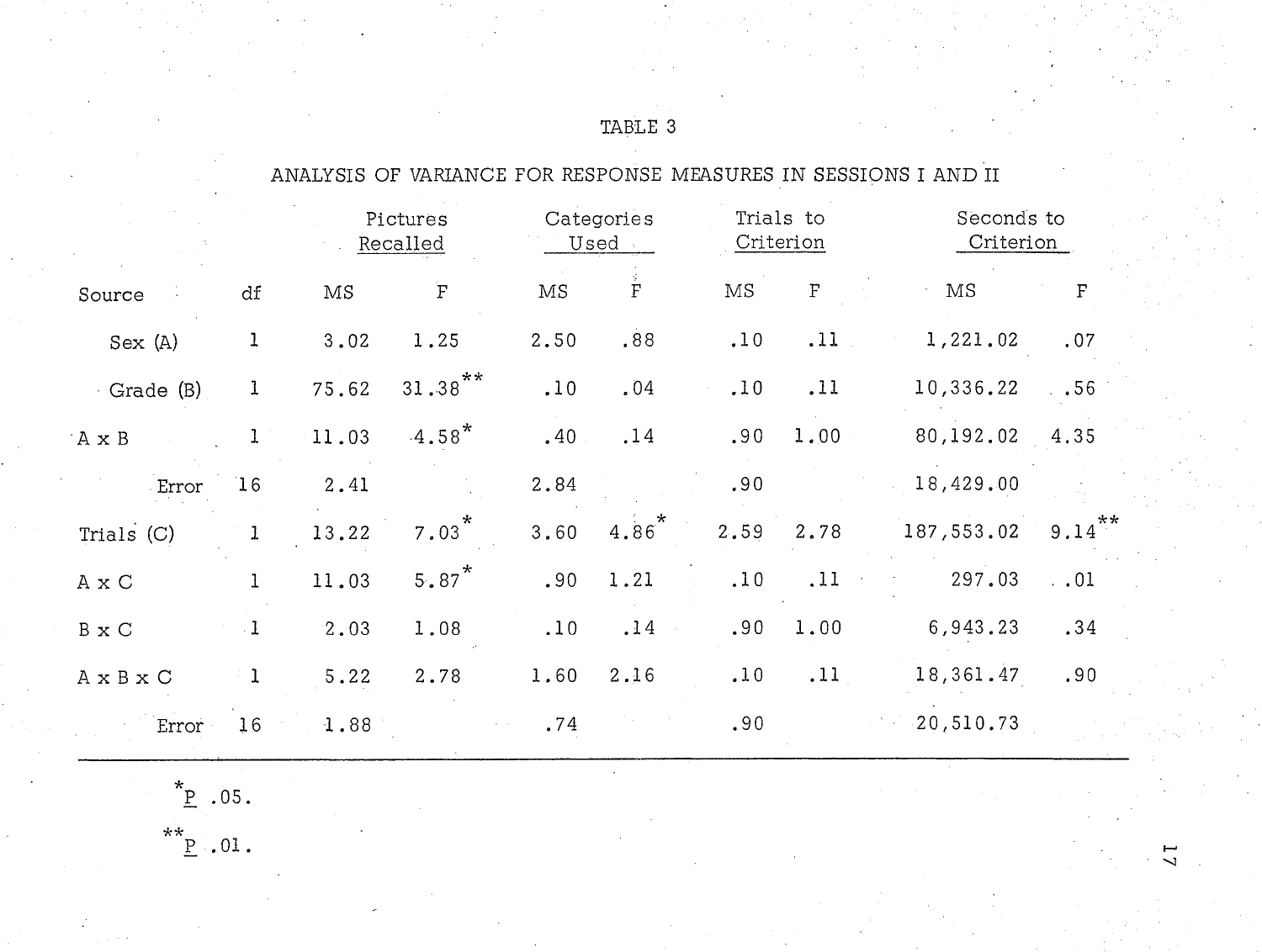### Number of Categories Used

A 2x2 factorial and mixed design analysis of variance revealed no significant differences between grade or sex (F's<l). However fewer categories were used during the final sort of session II than session I  $(F=4.86, df=1, 16, P<.01)$ .

### Number of Trials to Criterion

No significant differences were observed among grades, sexes, or sessions using a 2x2 factorial or mixed design analysis of variance  $(F's < l)$ .

### Amount of Time to Criterion

A 2x2 factorial and mixed design analysis of variance revealed no significant differences between grades or sex for the amount of time required to reach criterion (F's<1). A significant difference was observed between sessions, such that less time was required to reach criterion during session II than during session I  $(F=9.14, df=1.16, P<.01)$ .

### Clustering Measure

An analysis of the clustering measure using a t-test revealed that.sixth grade children showed significantly more clustering than first grade children  $(t=8.42, P<.01)$ .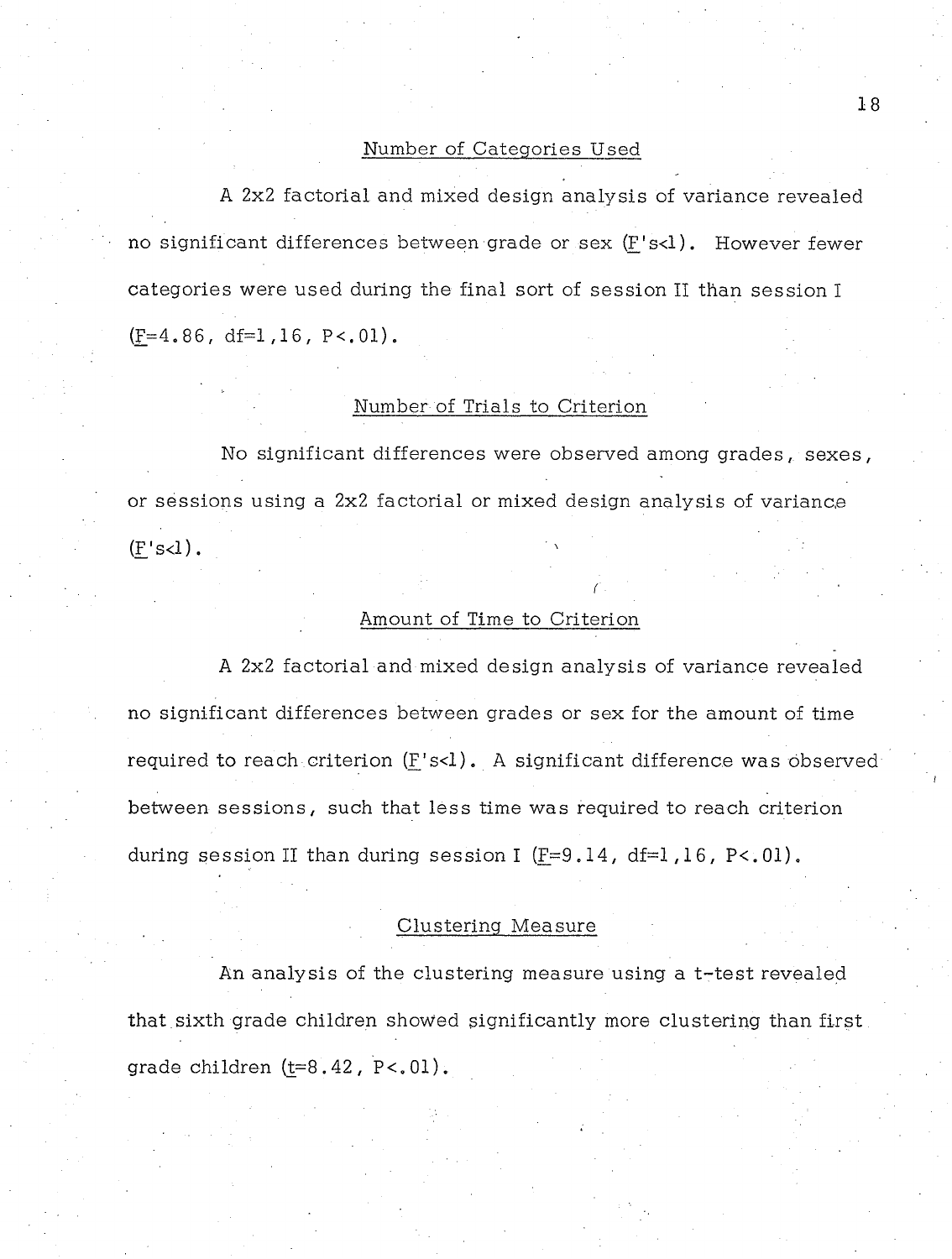### Stability Measure

A 2x2 factorial analysis of variance of the scores tabulated using the stability measure revealed no significant differences between grades or sex  $(F's < l)$ . No significant correlation was observed in grades one or six between the number of categories used in the final criterion sort and the number of pictures recalled  $(r=.53, r=.16)$ .

Using printed words as stimuli Mandler and Stephens (1967) reported no significant differences in the number of categories used.by older and younger children. The present study observed similar results using pictures as stimuli. Unlike the previous findings of Mandler and **i** Stephens (1967) the present study did not reveal a significant difference between younger and older children in the number of trials or amount"of time needed to reach criterion. This inconsistency may be attributed to the use of different materials (i.e., words vs. pictures) as stimuli, or to the possibility that the task was not difficult enough to differentiate between these grade levels. Differences in recall between older and younger children do not appear for the response measures number of trials or amount of time required to reach criterion.

The observation that older children recall more pictures than younger children is consistent with previous studies using words and/or pictures as stimulus materials (Paivio, Rogers and Smythe, 1968; Mandler and Stephens, 1967; Milgram and Furth, 1963). The relationship between recall  $(R)$  and the number of categories  $(NC)$  used in the final sort has been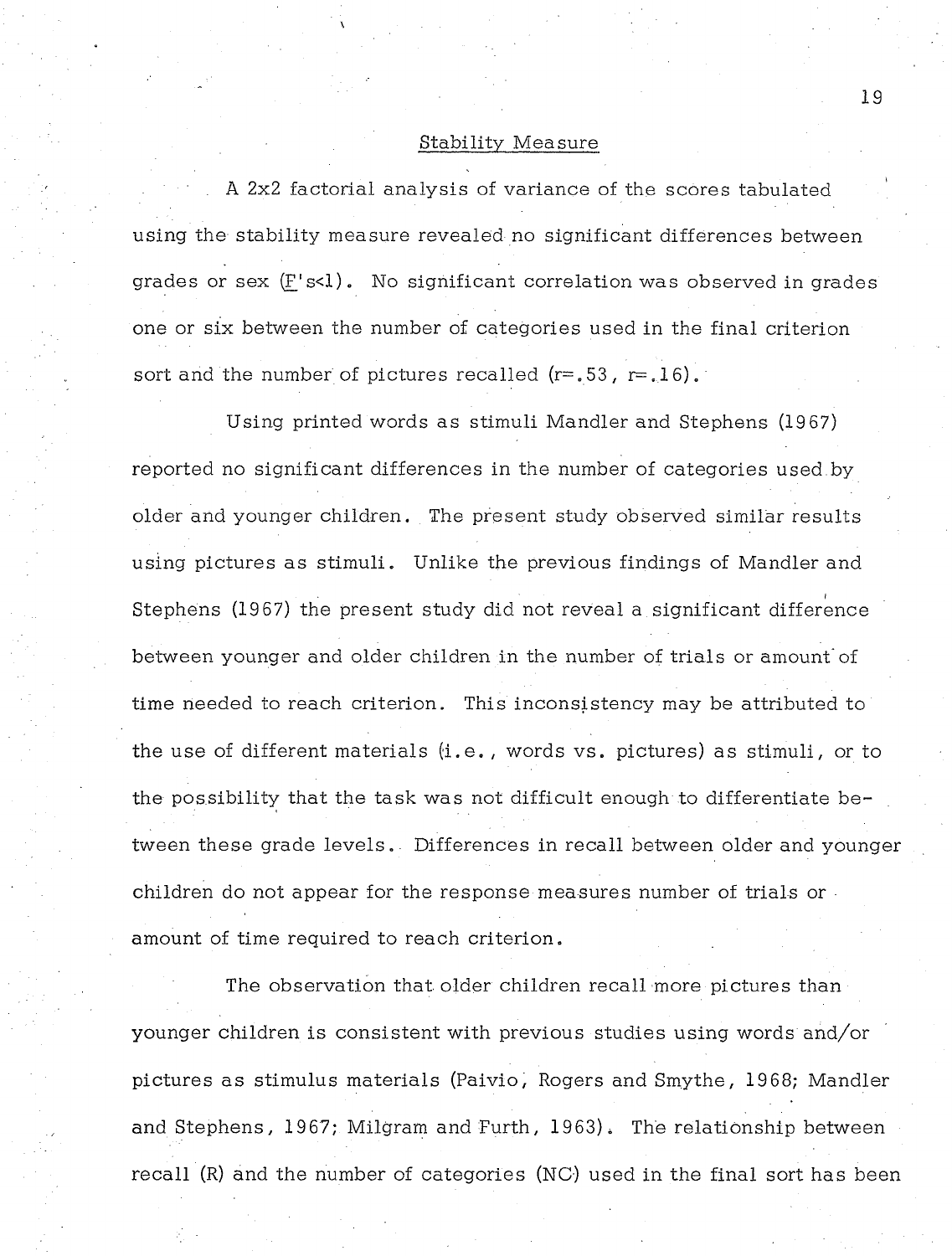a topic of major concern in a series of studies reported by Mandler (1967). A significant NC-R relationship has been observed for adults and children in grades as low as eight using words as stimuli. Despite the finding that more clustering occurs with concrete than with abstract words, the use of a more concrete stimulus (i.e . , a picture) in the present study did not facilitate the formation of categories to a degree sufficient to produce a significant NC-R relationship in first or sixth grade children.

The stability measure did not reveal any significant differences between grades in the categories used in the final sort from one session to the next. However, an analysis of the clustering index strongly suggests that older children have a greater tendency to cluster material in recall according to how the material was conceptualized, i.e., how the material was categorized in the final sort. Since clustering may be viewed as a measure reflecting the degree of organization used by the subject, it would appear that this organization accounts for the greater recall in older children.

Future research involving a direct comparison between words and pictures should be conducted to determine what effect these different stimuli have on categorization and subsequent recall in children of different grade levels.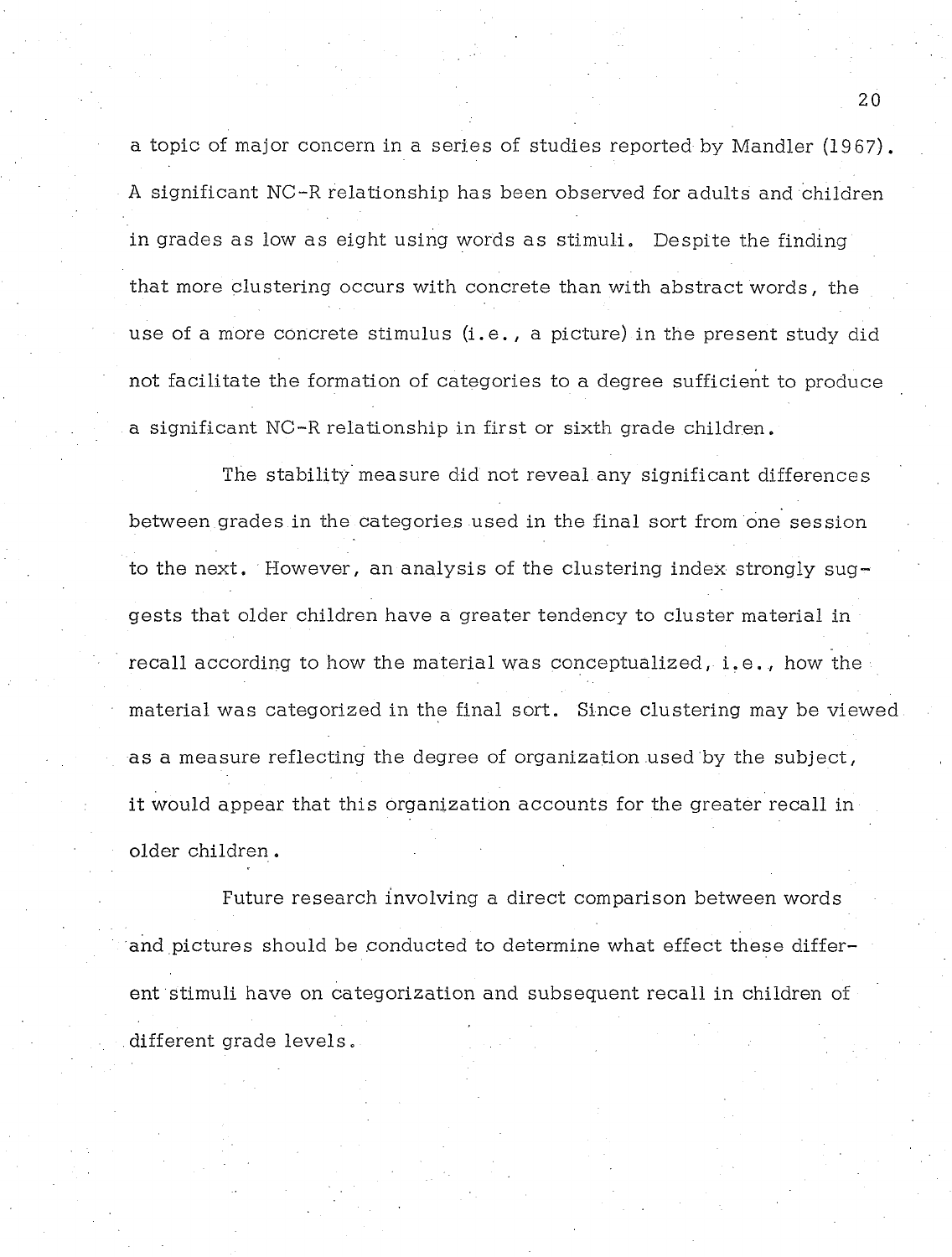#### REFERENCES

- Katona , G. Organizing and memorizing. New York: Columbia University Press, 1940.
- Koffka, Kurt. Principles of gestalt psychology. New York: Harcourt and Brace, 1935.
- Kohler, W. Gestalt psychology. (rev. ed.) New York: Liveright, 1947.
- Mandler, G. Organization and memory. In K. W. Spence and Janet T. Spence, (Eds.) The psychology of learning and motivation: Advances in research and theory. New York: Academic Press, 1967.
- Mandler, G. , and Pearlstone, Z. Free and constrained concept learning and subsequent recall. Journal of Verbal Learning and Verbal Behavior, 1966, 5\_, 126-131.
- Mandler, G. A., and Stephens, D. The development of free and constrained conceptualization and subsequent verbal memory. Journal of Experimental Child Psychology, 1967, 5, 86-93.
- Milgram, M. A., and Furth, H. G. The effect of verbalization and conceptual grouping on recall of children at three age levels. American Psychologist, 1963, 18, 350.
- Miller, G. A. The magical number seven, plus or minus two: Some limits on our capacity for processing information. Psychological Review,  $1956, 63, 81-97.$
- Miller, G. A. Psychology and the science of mental life. New York: Harper and Row, 1962.
- Miller, G. A., Galanter, E., and Pribram, K. H. Plans and the structure of behavior. New York: Holt, 1960.
- Paivio, A. , Rogers, T. B. , and Smythe, P. C. Why are pictures easier to recall than words? Psychonomic Science, 1968, 11(4), 131-139.